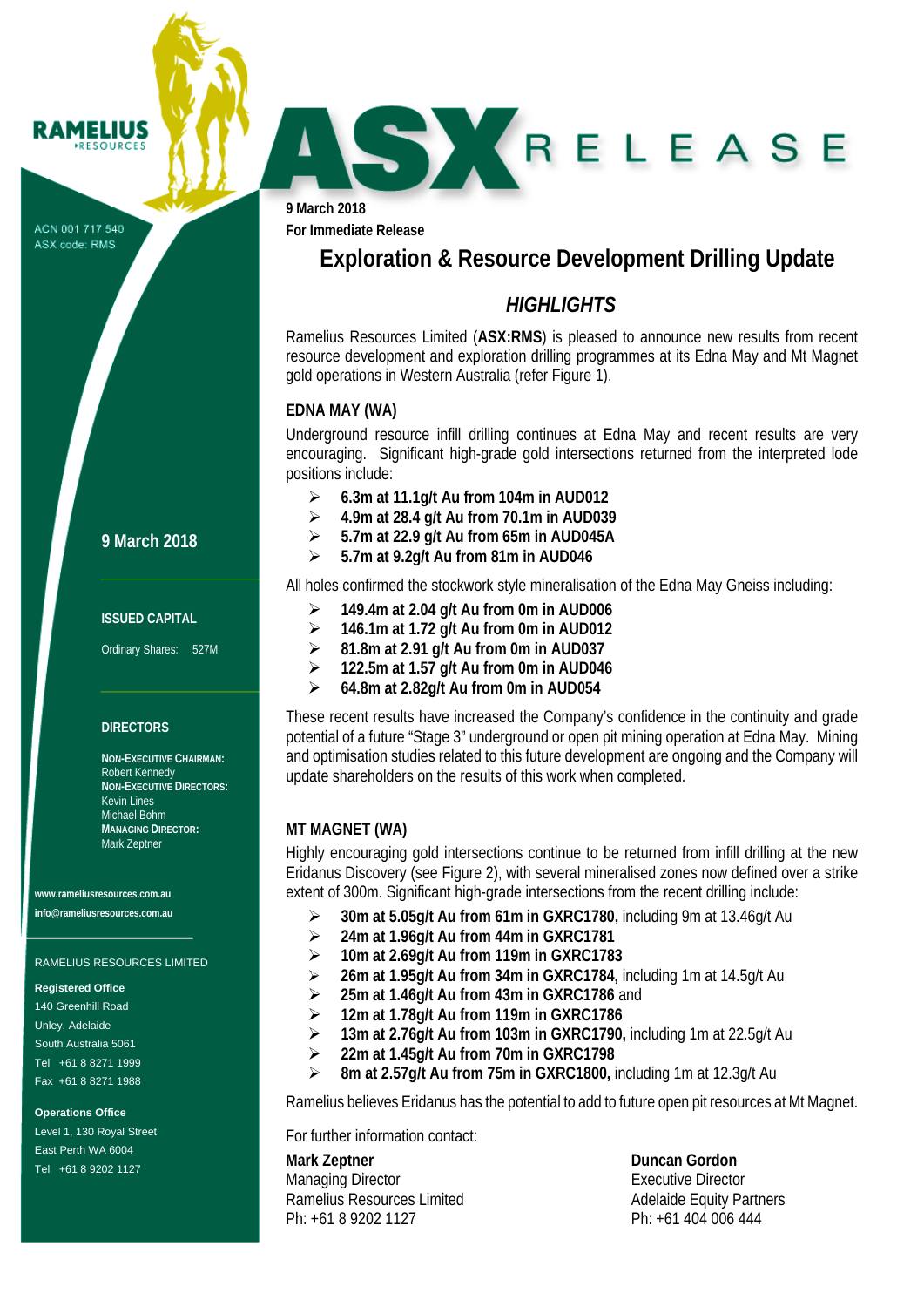

**Figure 1:** Ramelius' Western Australian Operations

Ramelius owns 100% of the Mt Magnet and the recently acquired Edna May gold mines (each with an associated processing plant), located in the Murchison and Southern Cross Provinces, respectively, in Western Australia. The Company is mining underground at Water Tank Hill at Mt Magnet and the high-grade Vivien gold mine near Leinster as well as open pit mining at Edna May and Mt Magnet, the latter with several pit cut-backs and new pits underway that form part of the Cosmos Mine Area (refer Figure 2).



**Figure 2:** Mt Magnet key mining and exploration target areas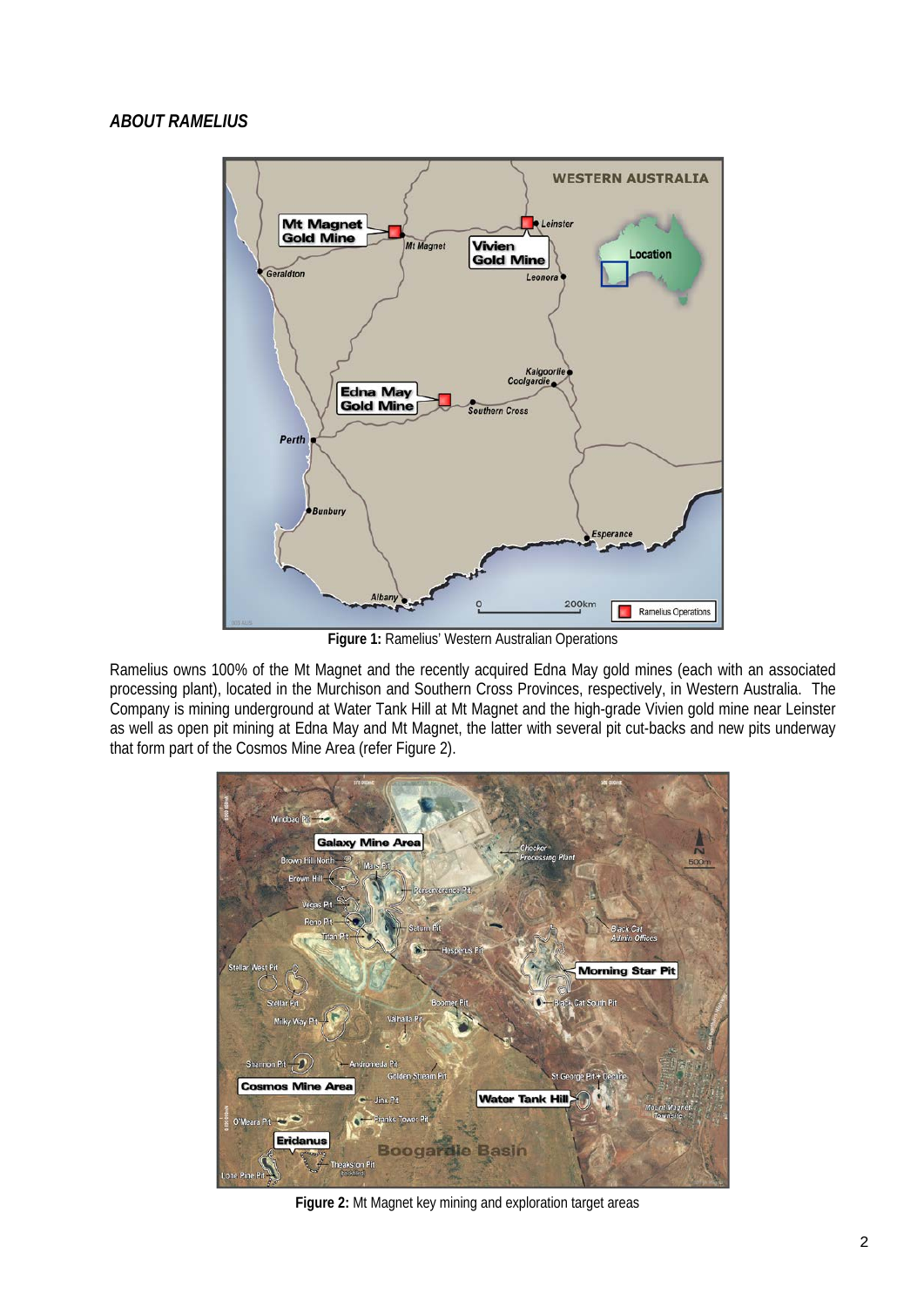## **Edna May Resource Drilling (Edna May)**

Underground infill diamond drilling is in progress and encouraging results continue to be received. Phase 1 drilling was conducted from the deepest underground development position, 120m below the current Stage 2 open pit. Drilling targeted the interpreted high-grade, Jonathan & Fuji quartz vein lodes, occurring within the broader Edna May mineralised gneiss unit. Phase 2 drilling is now in progress, from several decline positions higher up, and aims to improve resource confidence in the 100m increment below the current Stage 2 pit.

New drilling results are available for 24 holes, totalling 2,909m and all holes demonstrate the bulk mineralised nature of the Edna May Gneiss. Numerous holes also show good potential for locally continuous high-grade lodes (Figure 3).

Results on the interpreted Jonathan lode include:

- **5.9m at 6.58 g/t Au from 104.2m in AUD004**
- **4.9m at 4.57g/t Au from 124m in AUD008**
- **6.3m at 11.1g/t Au from 104m in AUD012**
- **5m at 14.9 g/t Au from 121m in AUD014**

Results on the interpreted Fuji lode include:

- **4.9m at 28.4 g/t Au from 70.1m in AUD039**
- **5.7m at 22.9 g/t Au from 65m in AUD045A**
- **5.7m at 9.2g/t Au from 81m in AUD046**

All holes confirmed the broad stockwork style mineralisation of the Edna May Gneiss and better results included:

- **149.4m at 2.04 g/t Au from 0m in AUD006**
- **146.1m at 1.72 g/t Au from 0m in AUD012**
- **81.8m at 2.91 g/t Au from 0m in AUD037**
- **122.5m at 1.57 g/t Au from 0m in AUD046**
- **64.8m at 2.82g/t Au from 0m in AUD054**

All results are shown below in Attachment 1.



**Figure 3:** Edna May UG cross section showing close spaced drilling testing Jonathan lode zone (view to north). True widths are 80% of the reported downhole intersections.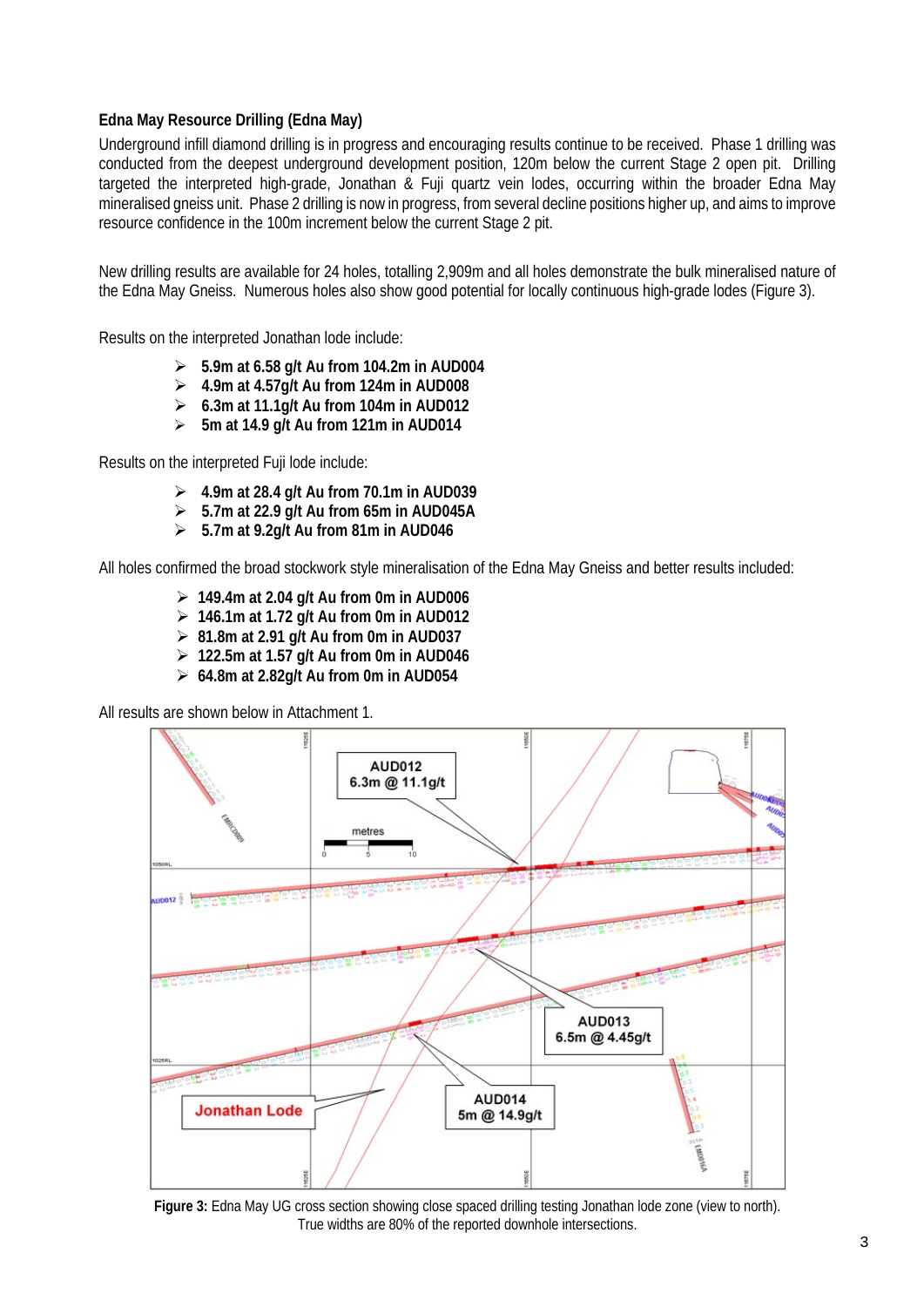## **Eridanus Exploration Drilling (Mt Magnet)**

A total of twenty-four RC holes for an aggregate of 3,538m has been completed at Eridanus (refer Figure 4) over 400m strike. The RC drilling is targeting porphyry-hosted mineralised zones. Bedrock gold mineralisation occurs in several 5- 15m wide (true width) moderate southerly dipping zones characterised by sericite-silica-pyrite alteration within a granodiorite and adjacent porphyritic rocks (refer Figures 5 and 6). Mineralisation has currently been defined over a strike of nearly 300m and the identified ore shoots remain open at depth.

In addition to the broad mineralised lodes, an interpreted east-westerly striking high-grade shear zone was intersected in GXRC1780. This hole returned 30m at 5.05 g/t Au from 61m, including 9m at 13.46g/t Au from 72m. The true width and strike extent of this structure is yet to be determined.

Significant (>0.50 g/t Au) intersections, not previously reported, include:

- **30m at 5.05g/t Au from 61m in GXRC1780,** including 9m at 13.46g/t Au
- **24m at 1.96g/t Au from 44m in GXRC1781**
- **10m at 2.69g/t Au from 119m in GXRC1783**
- **26m at 1.95g/t Au from 34m in GXRC1784,** including 1m at 14.5g/t Au
- **10m at 1.37g/t Au from 31m in GXRC1785** and
- **13m at 1.12g/t Au from 80m in GXRC1785** and
- **12m at 1.20g/t Au from 127m in GXRC1785**
- **25m at 1.46g/t Au from 43m in GXRC1786** and
- **12m at 1.78g/t Au from 119m in GXRC1786**
- **12m at 1.01g/t Au from 59m in GXRC1789** and
- **12m at 1.34g/t Au from 110m in GXRC1789**
- **13m at 2.76g/t Au from 103m in GXRC1790,** including 1m at 22.5g/t Au
- **10m at 1.47g/t Au from 22m in GXRC1797**
- **22m at 1.45g/t Au from 70m in GXRC1798**
- **8m at 2.57g/t Au from 75m in GXRC1800,** including 1m at 12.3g/t Au

Infill and step-out RC drilling is currently underway to define the extent of the mineralised zones. All results are shown in Attachment 2.



**Figure 4:** Eridanus prospect, showing bedrock geology, recently completed Aircore and RC drilling and +1g/t Au bedrock mineralization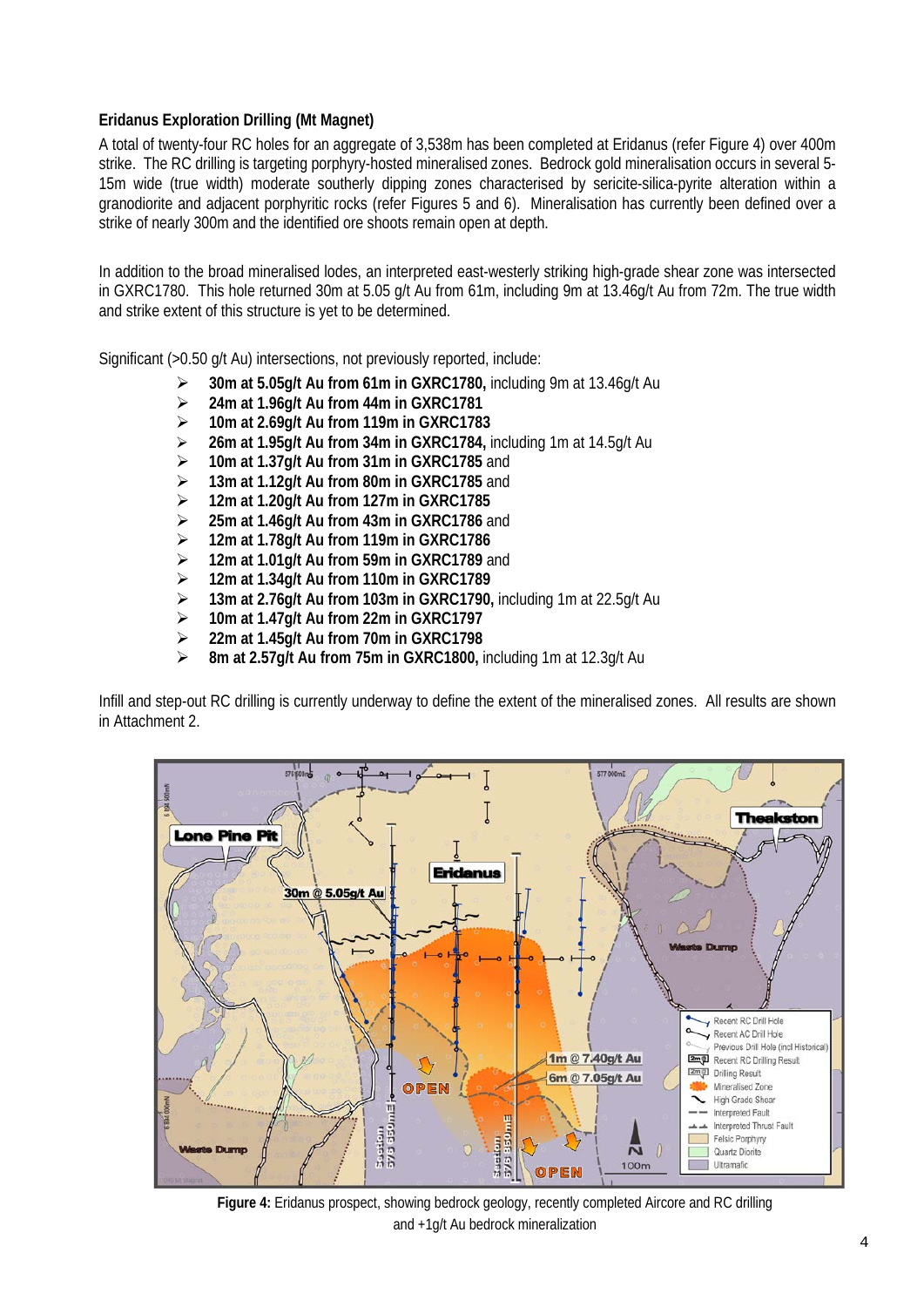

**Figure 5:** Eridanus drilling cross section through 576650mE



**Figure 6:** Eridanus drilling cross section through 576850mE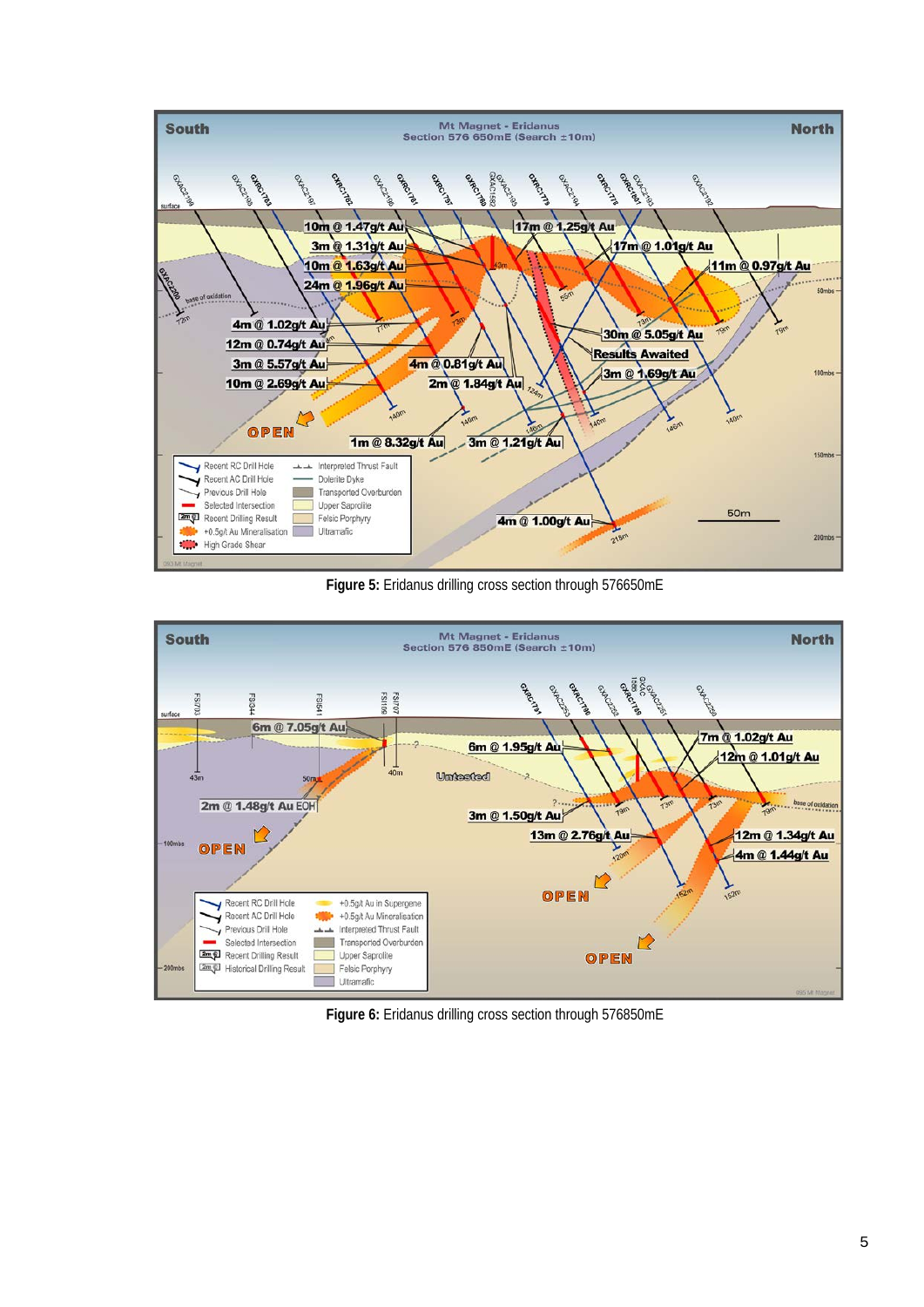| <b>Hole ID</b> | <b>Easting</b> | <b>Northing</b> | <b>RL</b> | Az/Dip    | <b>F/Depth</b><br>(m) | From<br>(m)      | To<br>(m) | Interval<br>(m) | g/t Au | Lode |
|----------------|----------------|-----------------|-----------|-----------|-----------------------|------------------|-----------|-----------------|--------|------|
| AUD002         | 661,737        | 6,537,138       | 1059      | $268/-9$  | 183.5                 | $\mathbf 0$      | 183.5     | 183.5           | 1.00   |      |
|                |                |                 |           |           | incl.                 | 89.1             | 94.7      | 5.6             | 2.15   | J    |
| <b>AUD003</b>  | 661,737        | 6,537,138       | 1059      | 269/-29   | 137.5                 | $\mathbf{0}$     | 137.5     | 137.5           | 1.10   |      |
|                |                |                 |           |           | incl.                 | 127              | 134       | $\overline{7}$  | 0.53   | J?   |
| AUD004         | 661767         | 6537152         | 1059      | $291/-9$  | 137.3                 | $\mathbf 0$      | 137.3     | 137.3           | 0.95   |      |
|                |                |                 |           |           | incl.                 | 104.2            | 110.1     | 5.9             | 6.58   | J    |
| <b>AUD006</b>  | 661767         | 6537152         | 1059      | 268/-13   | 149.4                 | 0                | 149.4     | 149.4           | 2.04   |      |
|                |                |                 |           |           | incl.                 | 122.3            | 124       | 1.7             | 48.3   | J    |
| AUD007         | 661737         | 6537138         | 1059      | $271/-19$ | 122.3                 | 0                | 122.3     | 122.3           | 1.44   |      |
|                |                |                 |           |           | incl.                 | 105              | 109       | 4               | 8.17   | J    |
| <b>AUD008</b>  | 661767         | 6537152         | 1059      | $261/-14$ | 140.4                 | $\boldsymbol{0}$ | 140.4     | 140.4           | 0.78   |      |
|                |                |                 |           |           | incl.                 | 124              | 128.9     | 4.9             | 4.57   | J    |
| AUD009         | 661767         | 6537152         | 1059      | $261/-17$ | 3                     | $\mathbf 0$      | 152.5     | 152.5           | 1.12   |      |
|                |                |                 |           |           | incl.                 | 130.9            | 134       | 3.1             | 11.4   | J    |
| <b>AUD010</b>  | 661737         | 6537138         | 1059      | $255/-19$ | 122.5                 | $\mathbf{0}$     | 122.5     | 122.5           | 1.20   |      |
|                |                |                 |           |           | incl.                 | 100              | 107       | 7               | 4.64   | J    |
| AUD011         | 661737         | 6537138         | 1059      | 255/-31   | 155.5                 | $\pmb{0}$        | 155.5     | 155.5           | 0.86   |      |
| <b>AUD012</b>  | 661767         | 6537153         | 1059      | $269/-5$  | 146.1                 | $\mathbf{0}$     | 146.1     | 146.1           | 1.72   |      |
|                |                |                 |           |           | incl.                 | 104              | 110.3     | 6.3             | 11.1   | J    |
| AUD013         | 661767         | 6537153         | 1059      | $272/-9$  | 200.5                 | $\mathbf 0$      | 200.5     | 200.5           | 1.03   |      |
|                |                |                 |           |           | incl.                 | 111.5            | 118       | 6.5             | 4.45   | J    |
| <b>AUD014</b>  | 661768         | 6537153         | 1059      | $270/-14$ | 209.6                 | $\mathbf 0$      | 209.6     | 209.6           | 1.24   |      |
|                |                |                 |           |           | incl.                 | 121              | 126       | 5               | 14.9   | J    |
| <b>AUD029</b>  | 661737         | 6537138         | 1059      | $267/-4$  | 137.4                 | 0                | 137.4     | 137.4           | 0.65   |      |
|                |                |                 |           |           | incl.                 | 81               | 86        | 5               | 3.33   | J    |
| <b>AUD030</b>  | 661692         | 6537190         | 1061      | 105/-19   | 86.8                  | $\boldsymbol{0}$ | 86.8      | 86.8            | 0.94   |      |
|                |                |                 |           |           | incl.                 | 78               | 82        | 4               | 2.44   | F    |
| AUD036         | 661693         | 6537191         | 1060      | $90/-35$  | 86.6                  | $\mathbf 0$      | 86.6      | 86.6            | 1.65   |      |
|                |                |                 |           |           | incl.                 | 65.1             | 71        | 5.9             | 2.31   | F    |
| <b>AUD037</b>  | 661694         | 6537192         | 1060      | 89/-47    | 81.8                  | $\mathbf 0$      | 81.8      | 81.8            | 2.91   |      |
|                |                |                 |           |           | incl.                 | 63               | 67.9      | 4.9             | 13.20  | F    |
| AUD038         | 661693         | 6537191         | 1060      | $90/-17$  | 92.6                  | $\pmb{0}$        | 80        | 80              | 0.85   |      |
|                |                |                 |           |           | incl.                 | 74               | 78        | 4               | 4.41   | F    |
| <b>AUD039</b>  | 661693         | 6537191         | 1060      | $88/-25$  | 89.6                  | $\pmb{0}$        | 89.6      | 89.6            | 2.48   |      |
|                |                |                 |           |           | incl.                 | 70.1             | 75        | 4.9             | 28.4   | F    |
| AUD040         | 661694         | 6537192         | 1060      | $82/-32$  | 143.5                 | 0                | 134.3     | 134.3           | 1.34   |      |
|                |                |                 |           |           | incl.                 | 66               | 71        | 5               | 7.80   | F    |
| AUD045A        | 661694         | 6537192         | 1060      | 78/-38    | 95.5                  | $\boldsymbol{0}$ | 95.5      | 95.5            | 2.43   |      |
|                |                |                 |           |           | incl.                 | 65               | 70.7      | 5.7             | 22.9   | F    |
| AUD046         | 661694         | 6537193         | 1060      | $78/-12$  | 122.5                 | 0                | 122.5     | 122.5           | 1.57   |      |
|                |                |                 |           |           | incl.                 | 81               | 86.7      | 5.7             | 9.20   | F    |
| <b>AUD048</b>  | 661694         | 6537193         | 1060      | $71/-36$  | 98.4                  | $\mathbf 0$      | 98.4      | 98.4            | 0.79   |      |
|                |                |                 |           |           | incl.                 | 66               | 70        | 4               | 1.78   | F    |
| <b>AUD053</b>  | 661688         | 6537186         | 1061      | $117/-19$ | 83.5                  | 0                | 63.8      | 63.8            | 1.08   |      |
| <b>AUD054</b>  | 661688         | 6537185         | 1061      | 118/-28   | 83.3                  | $\pmb{0}$        | 64.8      | 64.8            | 2.82   |      |

**Attachment 1:** Underground Diamond Drilling Results, Edna May Project, WA

Gold assay intersections are reported for bulked Edna May stockwork mineralisation and can contain significant zones of sub-economic, but typically anomalous material (0.1-0.4g/t). Gold determination was by Fire Assay using a 50gm charge with AAS finishes and a lower limit of detection of 0.01 ppm Au. Reported lode intercepts are for Jonathan (J) and Fuji (F). No top cut is applied. True widths of the mineralised intersection are ~80% of the reported downhole intersection. Coordinates are MGA94-Z50.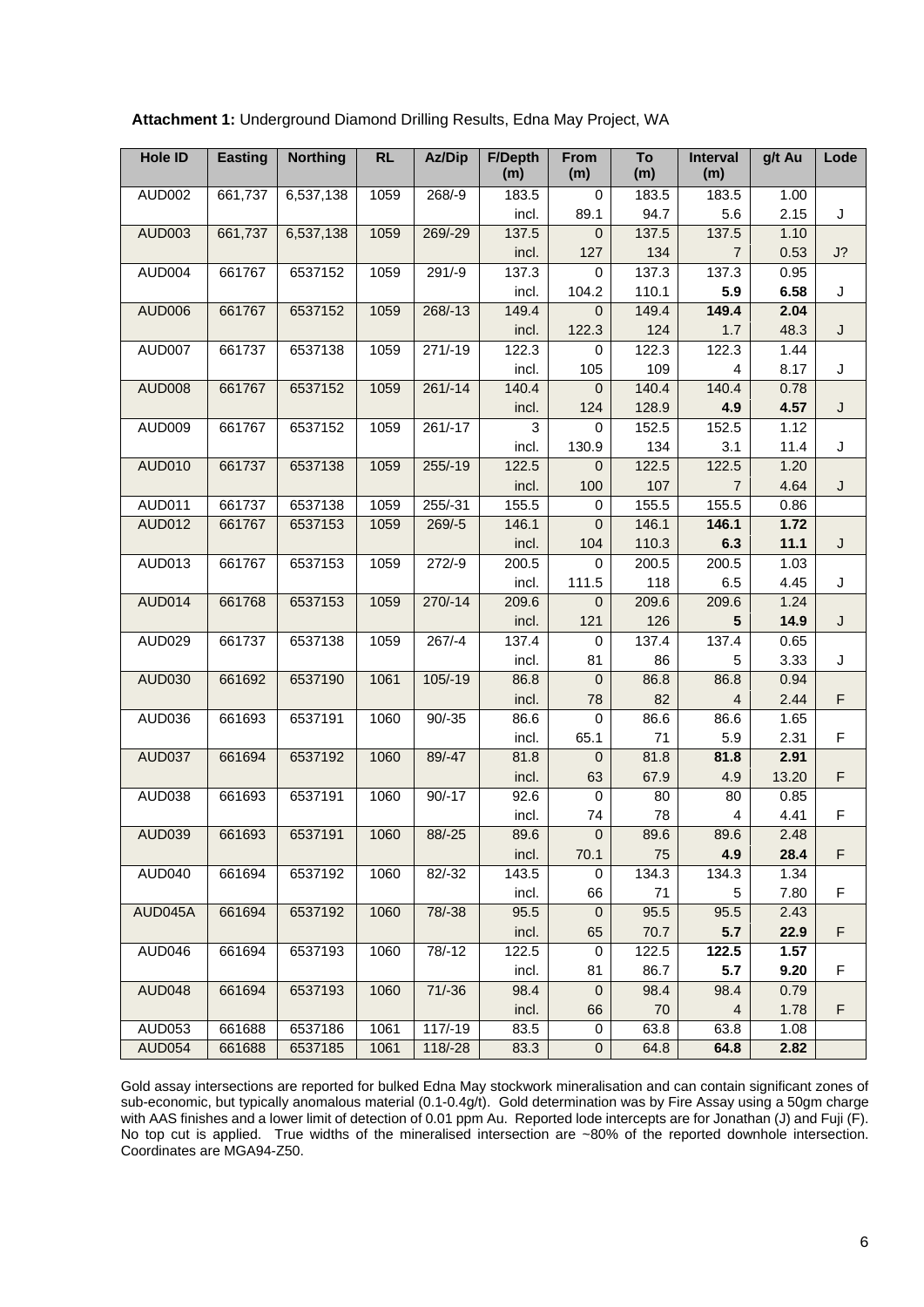| <b>Hole ID</b>              | <b>Easting</b> | <b>Northing</b> | RL  | Az/Dip    | <b>F/Depth</b><br>(m) | From<br>(m)     | To<br>(m) | <b>Interval</b><br>(m)         | g/t Au        |
|-----------------------------|----------------|-----------------|-----|-----------|-----------------------|-----------------|-----------|--------------------------------|---------------|
| <b>GXRC1778</b>             | 576650         | 6894331         | 430 | $003/-61$ | 140                   | 54              | 55        | $\mathbf{1}$                   | 1.11          |
| Eridanus                    |                |                 |     |           |                       | 61              | 72        | 11                             | 0.97          |
|                             |                |                 |     |           |                       | 81              | 83        | $\boldsymbol{2}$               | 2.69          |
| <b>GXRC1779</b>             | 576650         | 6894289         | 429 | 358/-61   | 146                   | $\overline{32}$ | 49        | $\overline{17}$                | 1.01          |
| Eridanus                    |                |                 |     |           |                       | 113             | 114       | 1                              | 1.08          |
|                             |                |                 |     |           |                       | 119             | 120       | 1                              | 2.88          |
| <b>GXRC1780</b>             | 576650         | 6894251         | 429 | 360/-61   | 140                   | 25              | 42        | 17                             | 1.25          |
| Eridanus                    |                |                 |     |           |                       | 51              | 55        | $\overline{4}$                 | 0.53          |
|                             |                |                 |     |           |                       | 61              | 91        | 30                             | 5.05          |
|                             |                |                 |     |           |                       | incl. 72<br>94  | 81<br>97  | 9                              | 13.46<br>3.12 |
|                             |                |                 |     |           |                       | 124             | 127       | 3<br>$\ensuremath{\mathsf{3}}$ | 1.69          |
| <b>GXRC1781</b>             | 576650         | 6894209         | 429 | 000/-61   | 146                   | 31              | 41        | 10                             | 1.63          |
| Eridanus                    |                |                 |     |           |                       | 44              | 68        | 24                             | 1.96          |
|                             |                |                 |     |           |                       | 80              | 84        | 4                              | 0.81          |
|                             |                |                 |     |           |                       | 94              | 95        | 1                              | 1.13          |
|                             |                |                 |     |           |                       | 113             | 114       | 1                              | 0.73          |
|                             |                |                 |     |           |                       | 118             | 121       | $\ensuremath{\mathsf{3}}$      | 0.59          |
|                             |                |                 |     |           |                       | 126             | 127       | 1                              | 0.77          |
|                             |                |                 |     |           |                       | 139             | 140       | 1                              | 1.03          |
| <b>GXRC1782</b>             | 576650         | 6894170         | 429 | 359/-60   | 140                   | 32              | 33        | $\mathbf{1}$                   | 0.52          |
| Eridanus                    |                |                 |     |           |                       | 52              | 55        | 3                              | 0.66          |
|                             |                |                 |     |           |                       | 76              | 80        | 4                              | 1.02          |
|                             |                |                 |     |           |                       | 88              | 100       | 12                             | 0.74          |
|                             |                |                 |     |           |                       | 120             | 121       | 1                              | 1.05          |
|                             |                |                 |     |           |                       | 130             | 133       | 3                              | 0.51          |
|                             |                |                 |     |           |                       | 137             | 138       | 1                              | 8.32          |
| <b>GXRC1783</b>             | 576650         | 6894120         | 429 | 359/-60   | 140                   | $77$            | 79        | $\overline{2}$                 | 1.85          |
| Eridanus                    |                |                 |     |           |                       | 87              | 88        | 1                              | 3.98          |
|                             |                |                 |     |           |                       | 107             | 110       | 3                              | 5.57          |
|                             |                |                 |     |           |                       | 119             | 129       | 10                             | 2.69          |
|                             |                |                 |     |           |                       | 135             | 136       | 1                              | 0.95          |
| <b>GXRC1784</b><br>Eridanus | 576750         | 6894261         | 430 | $001/-60$ | 146                   | 20<br>34        | 22<br>60  | $\overline{c}$<br>26           | 0.68<br>1.95  |
|                             |                |                 |     |           |                       | incl. 59        | 60        | 1                              | 14.50         |
|                             |                |                 |     |           |                       | 64              | 66        | $\boldsymbol{2}$               | 0.70          |
|                             |                |                 |     |           |                       | 71              | 72        | 1                              | 1.40          |
|                             |                |                 |     |           |                       | 75              | 79        | 4                              | 0.60          |
|                             |                |                 |     |           |                       | 86              | 87        | 1                              | 1.44          |
|                             |                |                 |     |           |                       | 92              | 93        | 1                              | 0.50          |
|                             |                |                 |     |           |                       | 99              | 101       | 2                              | 2.26          |
|                             |                |                 |     |           |                       | 105             | 106       | 1                              | 0.50          |
|                             |                |                 |     |           |                       | 115             | 116       | 1                              | 0.68          |
|                             |                |                 |     |           |                       | 125             | 126       | 1                              | 1.14          |
|                             |                |                 |     |           |                       | 134             | 135       | 1                              | 0.69          |
| <b>GXRC1785</b>             | 576750         | 6894221         | 430 | 002/-60   | $\overline{1}40$      | 31              | 41        | 10                             | 1.37          |
| Eridanus                    |                |                 |     |           |                       | 45              | 51        | 6                              | 0.70          |
|                             |                |                 |     |           |                       | 55              | 58        | 3                              | 1.07          |
|                             |                |                 |     |           |                       | 72              | 75        | 3                              | 1.70          |
|                             |                |                 |     |           |                       | 80              | 93        | 13                             | 1.12          |
|                             |                |                 |     |           |                       | 99              | 100       | 1                              | 1.58          |
|                             |                |                 |     |           |                       | 106             | 113       | 7                              | 0.84          |
|                             |                |                 |     |           |                       | 118             | 121       | 3                              | 2.70          |
|                             |                |                 |     |           |                       | 127             | 139       | 12                             | 1.20          |
| <b>GXRC1786</b><br>Eridanus | 576750         | 6894181         | 430 | $001/-61$ | 146                   | 37<br>43        | 38<br>68  | $\mathbf{1}$<br>25             | 0.51<br>1.46  |

|  |  | <b>Attachment 2: Exploration RC Drilling Results at Eridanus Prospect (Mt Magnet), WA</b> |  |  |  |
|--|--|-------------------------------------------------------------------------------------------|--|--|--|
|--|--|-------------------------------------------------------------------------------------------|--|--|--|

 $\frac{1}{7}$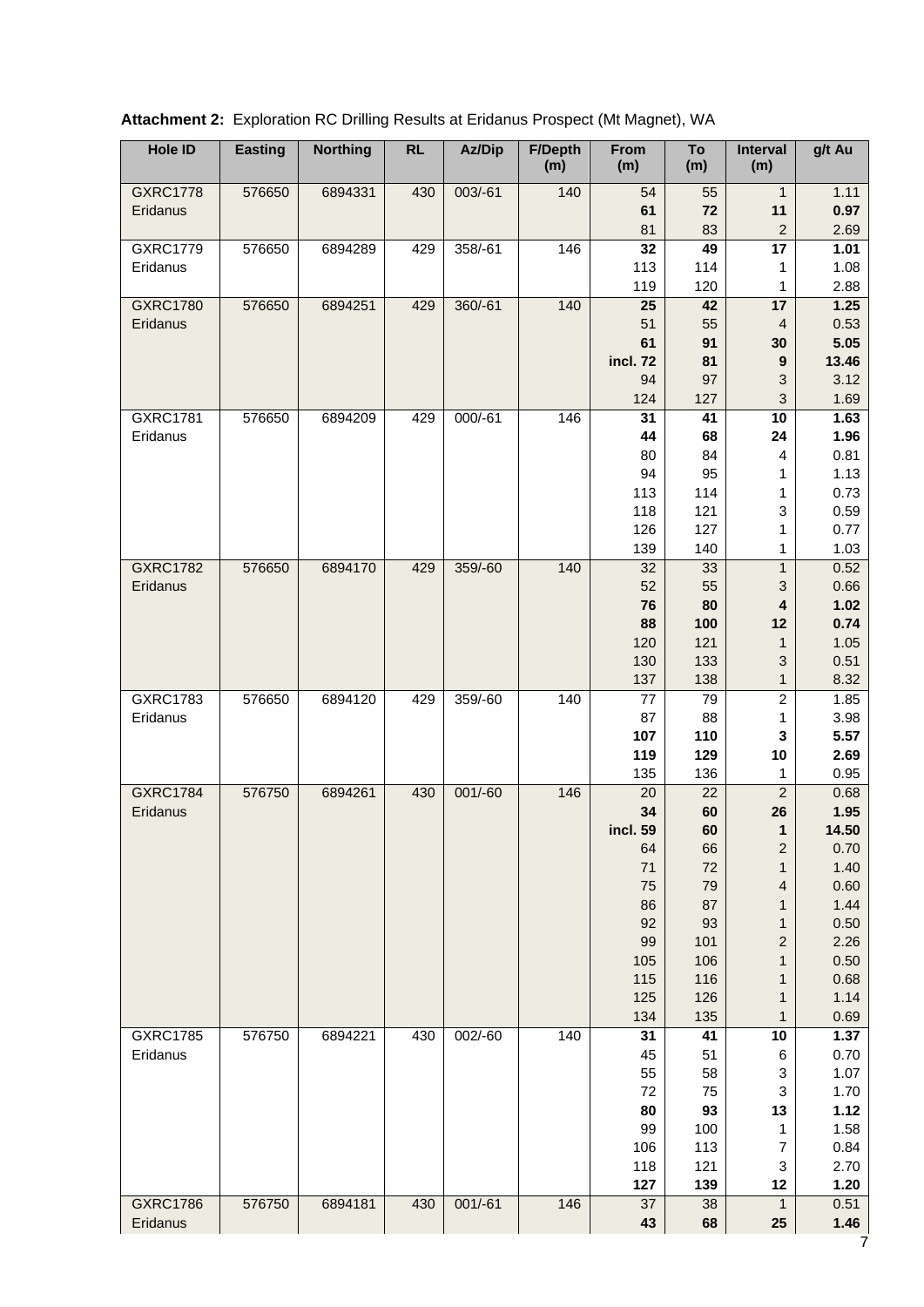|                 |        |         |     |           |     | 74         | 83         | $\boldsymbol{9}$               | 0.95         |
|-----------------|--------|---------|-----|-----------|-----|------------|------------|--------------------------------|--------------|
|                 |        |         |     |           |     | 99         | 109        | 10                             | 0.45         |
|                 |        |         |     |           |     | 114        | 115        | $\mathbf{1}$                   | 2.90         |
|                 |        |         |     |           |     | 119        | 131        | 12                             | 1.78         |
| <b>GXRC1787</b> | 576750 | 6894061 | 429 | 003/-60   | 152 | 11         | 13         | $\boldsymbol{2}$               | 1.87         |
| Eridanus        |        |         |     |           |     | 73<br>148  | 74<br>150  | 1<br>$\overline{c}$            | 0.79<br>0.72 |
| <b>GXRC1788</b> | 576752 | 6894112 | 429 | 000/-60   | 146 | 60         | 63         | $\overline{3}$                 | 0.60         |
| Eridanus        |        |         |     |           |     | 68         | 75         | $\overline{7}$                 | 0.72         |
|                 |        |         |     |           |     | 78         | 79         | $\mathbf{1}$                   | 1.07         |
|                 |        |         |     |           |     | 85         | 87         | $\overline{c}$                 | 0.91         |
|                 |        |         |     |           |     | 91         | 92         | 1                              | 20.70        |
|                 |        |         |     |           |     | 111        | 114        | 3                              | 2.60         |
|                 |        |         |     |           |     | 119        | 120        | $\mathbf{1}$                   | 0.89         |
| <b>GXRC1789</b> | 576850 | 6894251 | 430 | $002/-61$ | 152 | 31         | 32         | $\mathbf{1}$                   | 0.64         |
| Eridanus        |        |         |     |           |     | 35         | 40         | 5                              | 0.61         |
|                 |        |         |     |           |     | 49         | 56         | $\overline{\mathbf{7}}$        | 1.02         |
|                 |        |         |     |           |     | 59         | 71         | 12                             | 1.01         |
|                 |        |         |     |           |     | 75         | 76         | 1                              | 0.78         |
|                 |        |         |     |           |     | 80         | 83         | 3                              | 0.43         |
|                 |        |         |     |           |     | 87         | 89         | $\boldsymbol{2}$               | 0.94         |
|                 |        |         |     |           |     | 97         | 105        | 8                              | 0.62         |
|                 |        |         |     |           |     | 110<br>127 | 122<br>131 | 12<br>4                        | 1.34<br>1.44 |
| <b>GXRC1790</b> | 576850 | 6894210 | 430 | $002/-61$ | 152 | 13         | 14         | $\mathbf{1}$                   | 2.25         |
| Eridanus        |        |         |     |           |     | 27         | 33         | $\bf 6$                        | 1.95         |
|                 |        |         |     |           |     | 52         | 53         | $\mathbf{1}$                   | 4.08         |
|                 |        |         |     |           |     | 66         | 68         | $\overline{c}$                 | 0.72         |
|                 |        |         |     |           |     | 72         | 75         | 3                              | 1.24         |
|                 |        |         |     |           |     |            |            |                                |              |
|                 |        |         |     |           |     | 86         | 89         | 3                              | 0.76         |
|                 |        |         |     |           |     | 103        | 116        | 13                             | 2.76         |
|                 |        |         |     |           |     | incl. 109  | 110        | 1                              | 22.50        |
|                 |        |         |     |           |     | 126        | 129        | 3                              | 0.55         |
|                 |        |         |     |           |     | 132        | 135        | 3                              | 1.03         |
|                 |        |         |     |           |     | 147        | 148        | $\mathbf{1}$                   | 0.53         |
| GXRC1791        | 576850 | 6894171 | 431 | 000/-60   | 120 | 14         | 15         | 1                              | 0.62         |
| Eridanus        |        |         |     |           |     | 70         | 73         | $\ensuremath{\mathsf{3}}$      | 1.50         |
|                 |        |         |     |           |     | 111        | 112        | 1                              | 0.73         |
| <b>GXRC1792</b> | 576950 | 6894310 | 431 | 359/-61   | 146 | 63         | 64         | $\mathbf{1}$                   | 0.50         |
| Eridanus        |        |         |     |           |     | 71         | 72         | 1                              | 2.23         |
|                 |        |         |     |           |     | 92         | 93         | 1                              | 0.60         |
| GXRC1793        | 576950 | 6894270 | 431 | 004/-60   | 140 | 50         | 51         | 1                              | 0.56         |
| Eridanus        |        |         |     |           |     | 79         | 82         | 3                              | 0.49         |
|                 |        |         |     |           |     | 99         | 100        | 1                              | 0.56         |
|                 |        |         |     |           |     | 112<br>123 | 115<br>126 | 3<br>$\ensuremath{\mathsf{3}}$ | 0.65<br>0.63 |
| <b>GXRC1794</b> | 576951 | 6894230 | 431 | 004/-60   | 140 | 45         | 46         | $\mathbf{1}$                   | 0.58         |
| Eridanus        |        |         |     |           |     | 61         | 62         | 1                              | 0.50         |
|                 |        |         |     |           |     | 70         | 72         | $\overline{c}$                 | 0.86         |
|                 |        |         |     |           |     | 89         | 90         | $\mathbf{1}$                   | 1.62         |
|                 |        |         |     |           |     | 104        | 108        | 4                              | 0.86         |
|                 |        |         |     |           |     | 123        | 124        | 1                              | 2.42         |
| <b>GXRC1795</b> | 576950 | 6894190 | 430 | 002/-59   | 140 | 78         | 79         | 1                              | 0.51         |
| Eridanus        |        |         |     |           |     | 87         | 88         | 1                              | 0.67         |
| <b>GXRC1796</b> | 576861 | 6894290 | 430 | 360/-60   | 140 | 63         | 64         | $\mathbf{1}$                   | 0.51         |
| Eridanus        |        |         |     |           |     | 108        | 109        | 1                              | 0.79         |
| <b>GXRC1797</b> | 576650 | 6894230 | 429 | $004/-61$ | 218 | 120<br>11  | 122<br>12  | $\boldsymbol{2}$<br>1          | 0.54<br>0.62 |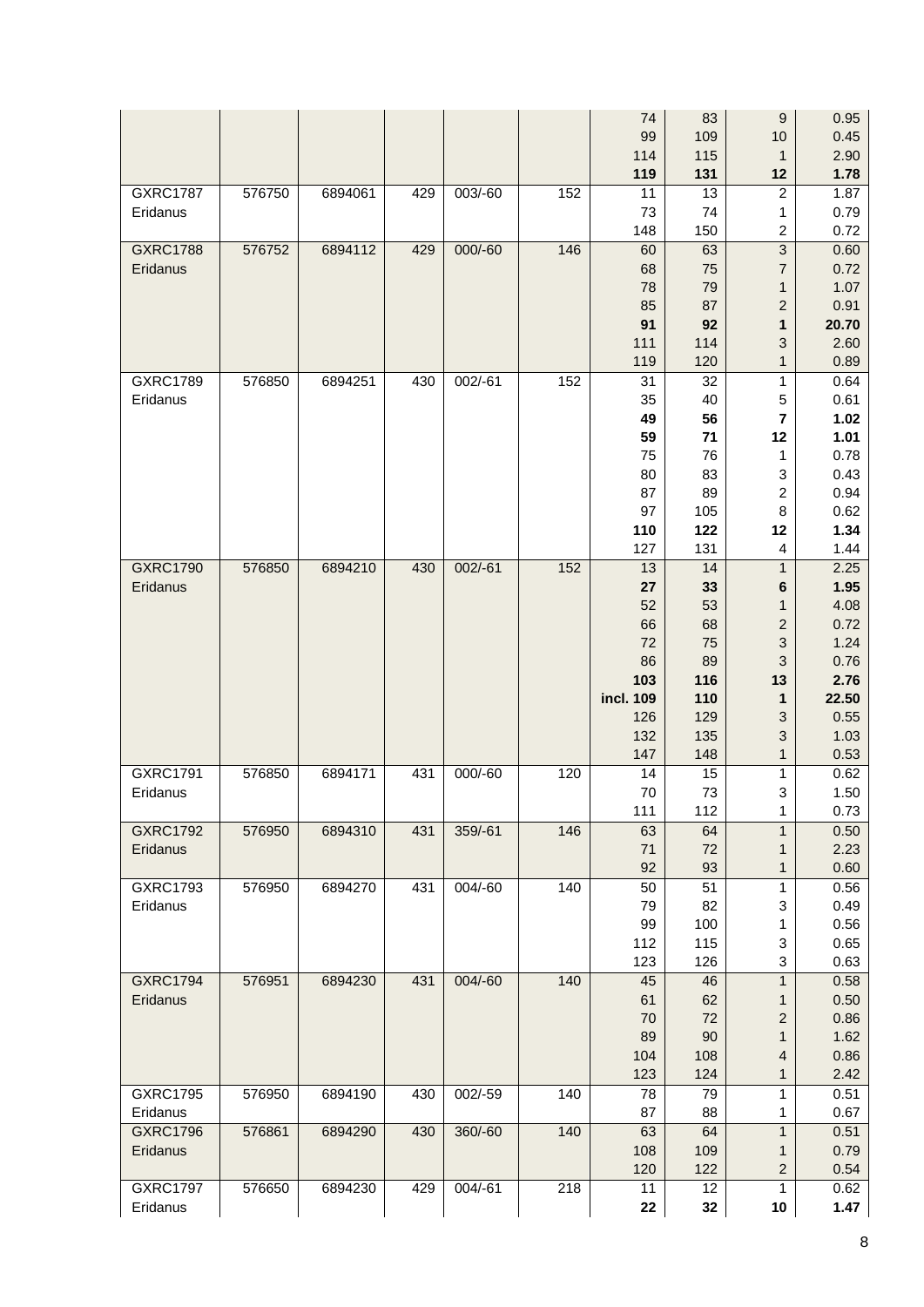|                 |        |         |     |           |     | 35               | 38             | 3                       | 1.31    |
|-----------------|--------|---------|-----|-----------|-----|------------------|----------------|-------------------------|---------|
|                 |        |         |     |           |     | 46               | 47             | 1                       | 0.58    |
|                 |        |         |     |           |     | 61               | 62             | 1                       | 0.73    |
|                 |        |         |     |           |     | 65               | 67             | $\boldsymbol{2}$        | 1.84    |
|                 |        |         |     |           |     | 70               | 71             | 1                       | 1.45    |
|                 |        |         |     |           |     | 117              | 118            | 1                       | 0.56    |
|                 |        |         |     |           |     | 121              | 122            | 1                       | 0.65    |
|                 |        |         |     |           |     | 139              | 142            | 3                       | 1.21    |
|                 |        |         |     |           |     | 155              | 156            | 1                       | 0.56    |
|                 |        |         |     |           |     | 172              | 173            | 1                       | 0.54    |
|                 |        |         |     |           |     | 199              | 201            | $\overline{c}$          | 0.69    |
|                 |        |         |     |           |     | 211              | 215            | $\overline{\mathbf{4}}$ | 1.00    |
| <b>GXRC1798</b> | 576590 | 6894180 | 429 | 333/-60   | 160 | 29               | 34             | $\overline{5}$          | 1.54    |
| Eridanus        |        |         |     |           |     | 37               | 40             | 3                       | 1.43    |
|                 |        |         |     |           |     | 44               | 45             | 1                       | 1.09    |
|                 |        |         |     |           |     | 51               | 54             | 3                       | 0.68    |
|                 |        |         |     |           |     | 70               | 92             | 22                      | 1.45    |
|                 |        |         |     |           |     | 106              | 112            | 6                       | 0.61    |
|                 |        |         |     |           |     | 153              | 154            | $\mathbf{1}$            | 0.52    |
| <b>GXRC1799</b> | 576571 | 6894220 | 429 | $337/-61$ | 160 | 9                | 11             | $\overline{2}$          | 3.10    |
| Eridanus        |        |         |     |           |     | 43               | 51             | 8                       | 0.58    |
|                 |        |         |     |           |     | 112              | 116            | 4                       | 1.29    |
| <b>GXRC1800</b> | 576608 | 6894145 | 429 | 337/-60   | 164 | $\boldsymbol{8}$ | $\overline{9}$ | $\mathbf{1}$            | 0.50    |
| Eridanus        |        |         |     |           |     | 30               | 43             | 13                      | 0.83    |
|                 |        |         |     |           |     | 46               | 48             | $\overline{\mathbf{c}}$ | 0.73    |
|                 |        |         |     |           |     | 75               | 83             | $\bf8$                  | 2.57    |
|                 |        |         |     |           |     | incl. 81         | 82             | 1                       | 12.30   |
|                 |        |         |     |           |     | 92               | 98             | 6                       | 1.55    |
|                 |        |         |     |           |     | 140              | 142            | $\overline{c}$          | 0.54    |
|                 |        |         |     |           |     | 157              | 158            | $\mathbf{1}$            | 0.66    |
| <b>GXRC1801</b> | 576645 | 6894345 | 430 | 180/-60   | 124 |                  |                |                         | Assays  |
| Eridanus        |        |         |     |           |     |                  |                |                         | Pending |

Reported significant gold assay intersections (using a 0.5 g/t Au lower cut) are reported using 1m downhole intervals at plus 0.5 g/t gold, with up to 2m of internal dilution. Gold determination was by Fire Assay using a 50gm charge with AAS finishes and a lower limit of detection of 0.01 ppm Au. NSR denotes no significant results. True widths of the reported downhole intersections are estimated to be 90% of the reported downhole intersections depending upon the lift of the drill holes, except for the high-grade shear in GXRC1780 where true width is estimated at 10%. Coordinates are MGA94-Z50. Location of holes are annotated in the table.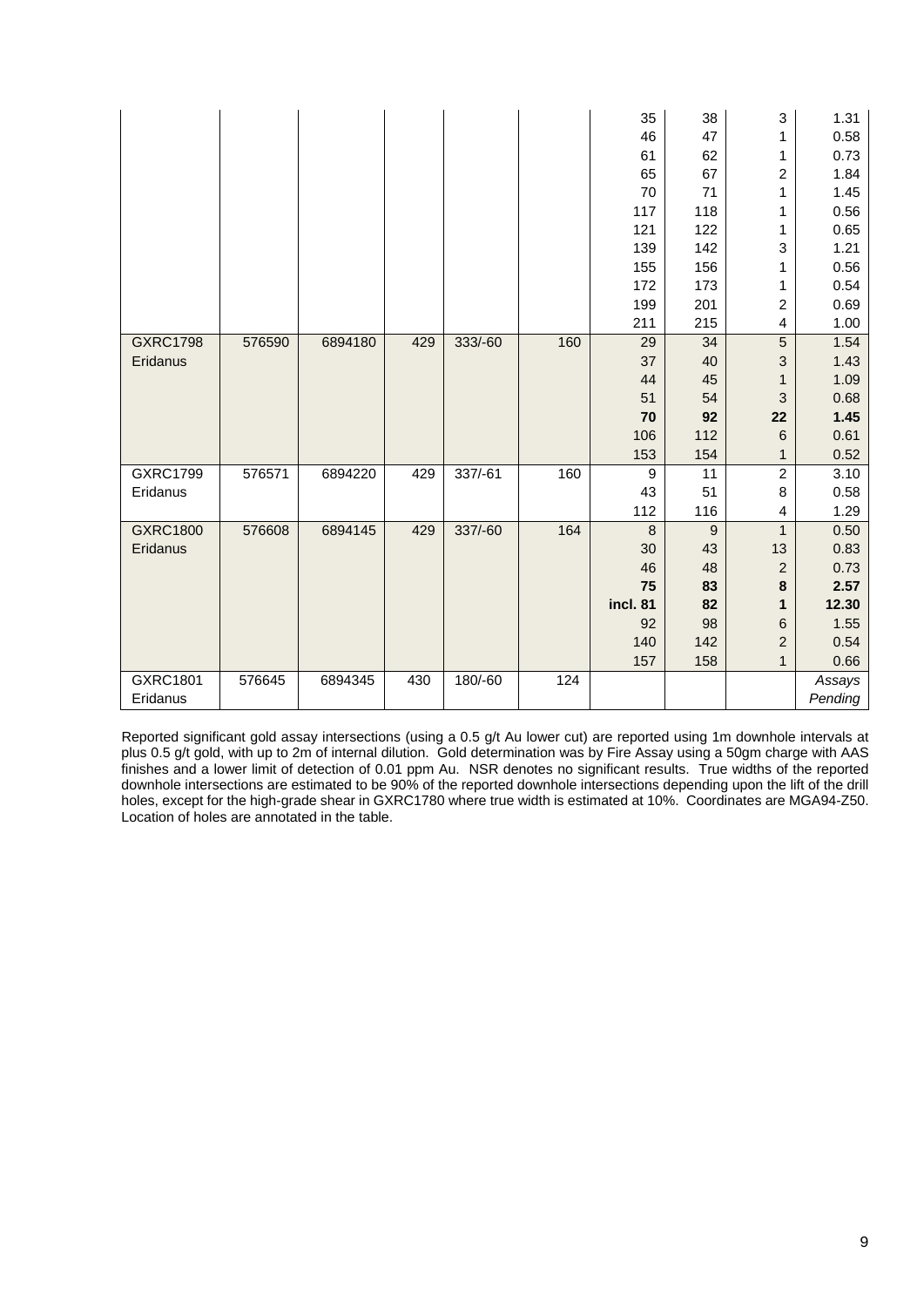## *FORWARD LOOKING STATEMENTS*

This report contains forward looking statements. The forward-looking statements are based on current expectations, estimates, assumptions, forecasts and projections and the industry in which it operates as well as other factors that management believes to be relevant and reasonable in the circumstances at the date such statements are made, but which may prove to be incorrect. The forward-looking statements relate to future matters and are subject to various inherent risks and uncertainties. Many known and unknown factors could cause actual events or results to differ materially from the estimated or anticipated events or results expressed or implied by any forward-looking statements. Such factors include, among others, changes in market conditions, future prices of gold and exchange rate movements, the actual results of production, development and/or exploration activities, variations in grade or recovery rates, plant and/or equipment failure and the possibility of cost overruns. Neither Ramelius, its related bodies corporate nor any of their directors, officers, employees, agents or contractors makes any representation or warranty (either express or implied) as to the accuracy, correctness, completeness, adequacy, reliability or likelihood of fulfilment of any forward-looking statement, or any events or results expressed or implied in any forward-looking statement, except to the extent required by law.

## *COMPETENT PERSONS*

The information in this report that relates to Exploration Results is based on information compiled by Kevin Seymour (Mt Magnet) and Rob Hutchison (Edna May), who are Competent Persons and Members of The Australasian Institute of Mining and Metallurgy. Kevin Seymour and Rob Hutchison are full-time employees of the company. Kevin Seymour and Rob Hutchison have sufficient experience that is relevant to the style of mineralisation and type of deposit under consideration and to the activity being undertaken to qualify as a Competent Person as defined in the 2012 Edition of the "Australasian Code for Reporting of Exploration Results, Mineral Resources and Ore Reserves". Kevin Seymour and Rob Hutchison consent to the inclusion in this report of the matters based on their information in the form and context in which it appears.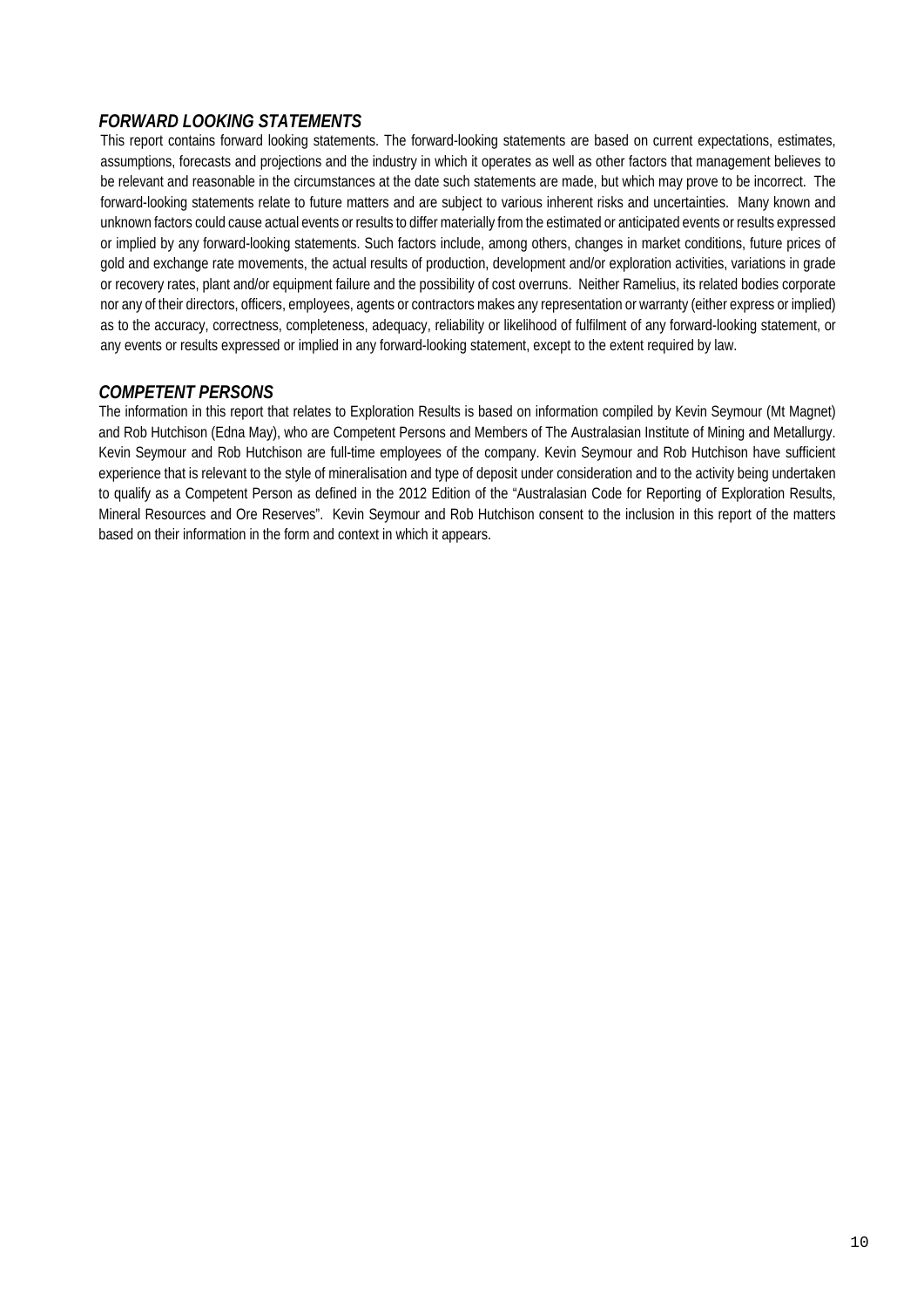# Appendix A – JORC Table 1 Report for Edna May Diamond Drilling and Mt Magnet RC Drilling

## Section 1 Sampling Techniques and Data

| <b>Criteria</b>                 | <b>JORC Code explanation</b>                                                                                                                                                                                                                                                                                                                                                                                                                                                                                                                                                                                                                                                                                                                                                                                                                                                                                                                                                                                                                                                                                                                                    | <b>Commentary</b>                                                                                                                                                                                                                                                                                                                                                                                                                                                                                                                                                                                                                                                                                                                                                                                                                                                                                                                                                                                                                                                                                                                                                                                                                                                            |
|---------------------------------|-----------------------------------------------------------------------------------------------------------------------------------------------------------------------------------------------------------------------------------------------------------------------------------------------------------------------------------------------------------------------------------------------------------------------------------------------------------------------------------------------------------------------------------------------------------------------------------------------------------------------------------------------------------------------------------------------------------------------------------------------------------------------------------------------------------------------------------------------------------------------------------------------------------------------------------------------------------------------------------------------------------------------------------------------------------------------------------------------------------------------------------------------------------------|------------------------------------------------------------------------------------------------------------------------------------------------------------------------------------------------------------------------------------------------------------------------------------------------------------------------------------------------------------------------------------------------------------------------------------------------------------------------------------------------------------------------------------------------------------------------------------------------------------------------------------------------------------------------------------------------------------------------------------------------------------------------------------------------------------------------------------------------------------------------------------------------------------------------------------------------------------------------------------------------------------------------------------------------------------------------------------------------------------------------------------------------------------------------------------------------------------------------------------------------------------------------------|
| <b>Sampling</b><br>techniques   | Nature and quality of sampling (eg<br>$\bullet$<br>cut channels, random chips, or<br>specific specialised industry standard<br>measurement tools appropriate to the<br>minerals under investigation, such as<br>down hole gamma sondes, or<br>handheld XRF instruments, etc). These<br>examples should not be taken as<br>limiting the broad meaning of<br>sampling.<br>Include reference to measures taken<br>$\bullet$<br>to ensure sample representivity and<br>the appropriate calibration of any<br>measurement tools or systems used.<br>Aspects of the determination of<br>mineralisation that are Material to<br>the Public Report.<br>In cases where 'industry standard'<br>work has been done this would be<br>relatively simple (eg 'reverse<br>circulation drilling was used to obtain<br>1 m samples from which 3 kg was<br>pulverised to produce a 30 g charge<br>for fire assay'). In other cases more<br>explanation may be required, such as<br>where there is coarse gold that has<br>inherent sampling problems. Unusual<br>commodities or mineralisation types<br>(eg submarine nodules) may warrant<br>disclosure of detailed information. | At Mt Magnet potential gold mineralised<br>intervals are systematically sampled using<br>industry standard 1m intervals, collected from<br>reverse circulation (RC) drill holes and 4m<br>composites from reconnaissance Aircore<br>traverses. Diamond holes including at Edna<br>May are sampled at 1m intervals with sub-1m<br>sampling around veining and geological<br>contacts.<br>Drill hole locations were designed to allow for<br>$\bullet$<br>spatial spread across the interpreted<br>mineralised zone. All RC samples were<br>collected and riffle split to 3-4kg samples on 1m<br>metre intervals. Aircore samples are speared<br>from piles on the ground and are composited<br>into 4m intervals before despatching to the<br>laboratory. Single metre bottom of hole Aircore<br>samples are collected for trace element<br>determinations. Diamond core is half cut along<br>downhole orientation lines. Half core is sent to<br>the laboratory for analysis and the other half is<br>retained for future reference.<br>Standard fire assaying was employed using a<br>50gm charge with an AAS finish for all diamond,<br>RC and Aircore chip samples. Trace element<br>determination was undertaken using an aqua<br>regia acid digest and ICP- AES finish. |
| <b>Drilling</b><br>techniques   | Drill type (eg core, reverse circulation,<br>open-hole hammer, rotary air blast,<br>auger, Bangka, sonic, etc) and details<br>(eq core diameter, triple or standard<br>tube, depth of diamond tails, face-<br>sampling bit or other type, whether<br>core is oriented and if so, by what<br>method, etc).                                                                                                                                                                                                                                                                                                                                                                                                                                                                                                                                                                                                                                                                                                                                                                                                                                                       | Drilling was completed using best practice NQ<br>$\bullet$<br>diamond core, 5 %" face sampling RC drilling<br>hammers for all RC drill holes and 3" Aircore<br>bits.                                                                                                                                                                                                                                                                                                                                                                                                                                                                                                                                                                                                                                                                                                                                                                                                                                                                                                                                                                                                                                                                                                         |
| <b>Drill sample</b><br>recovery | Method of recording and assessing<br>$\bullet$<br>core and chip sample recoveries and<br>results assessed.<br>Measures taken to maximise sample<br>recovery and ensure representative<br>nature of the samples.<br>Whether a relationship exists<br>between sample recovery and grade                                                                                                                                                                                                                                                                                                                                                                                                                                                                                                                                                                                                                                                                                                                                                                                                                                                                           | All diamond core is jig-sawed to ensure any core<br>$\bullet$<br>loss, if present, is fully accounted for. Bulk RC<br>and Aircore drill hole samples were visually<br>inspected by the supervising geologist to ensure<br>adequate clean sample recoveries were<br>achieved. Any wet, contaminated or poor<br>sample returns are flagged and recorded in the<br>database to ensure no sampling bias is                                                                                                                                                                                                                                                                                                                                                                                                                                                                                                                                                                                                                                                                                                                                                                                                                                                                       |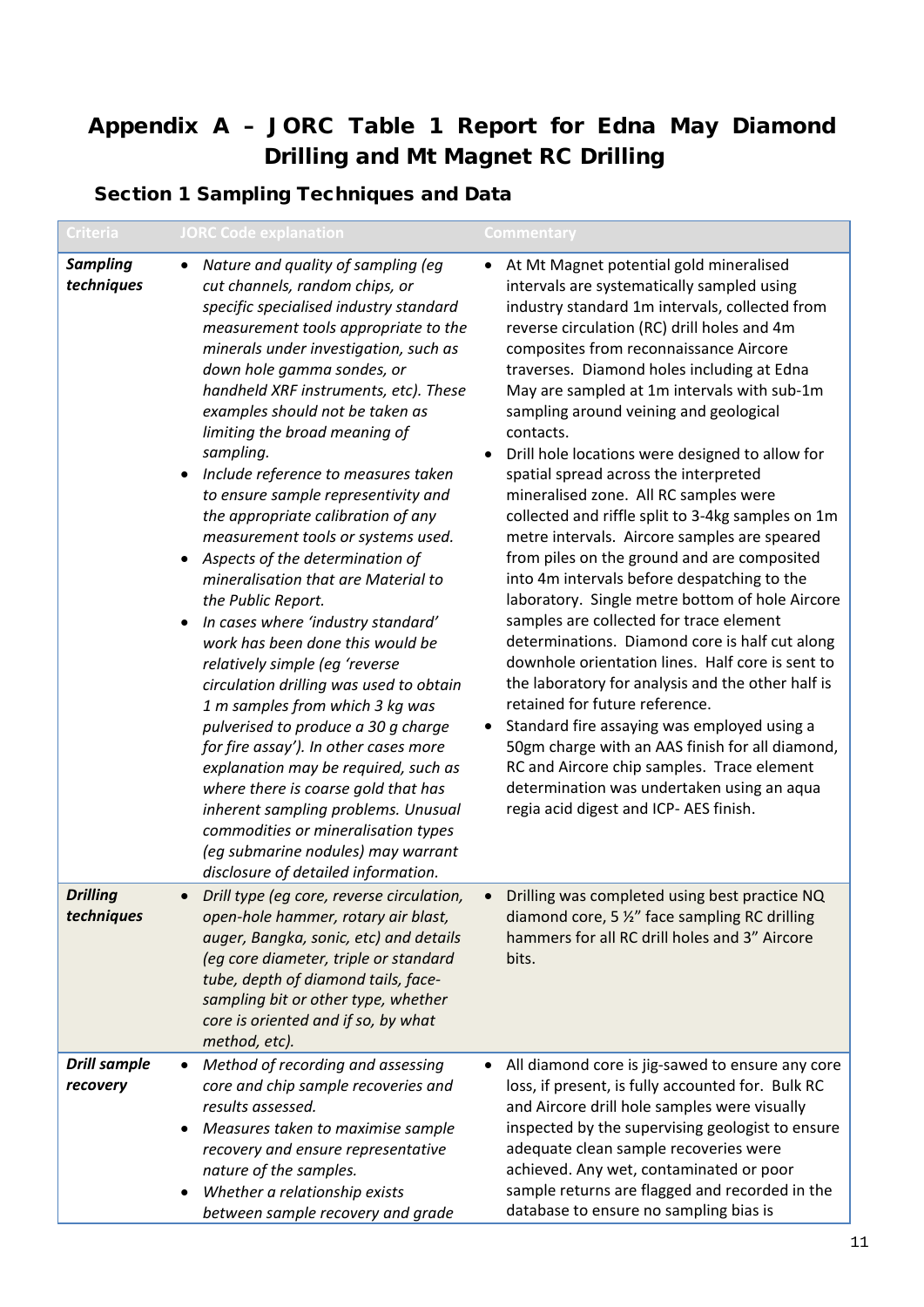| <b>Criteria</b>                                                | <b>JORC Code explanation</b>                                                                                                                                                                                                                                                                                                                                                                                                                                                                                                                                                                                                                                                                                          | Commentary                                                                                                                                                                                                                                                                                                                                                                                                                                                                                                                                                                                                                                                                                                                                                                                                                                                                                                                                                                                                                                                                                                                                                                                                                                                                                                              |
|----------------------------------------------------------------|-----------------------------------------------------------------------------------------------------------------------------------------------------------------------------------------------------------------------------------------------------------------------------------------------------------------------------------------------------------------------------------------------------------------------------------------------------------------------------------------------------------------------------------------------------------------------------------------------------------------------------------------------------------------------------------------------------------------------|-------------------------------------------------------------------------------------------------------------------------------------------------------------------------------------------------------------------------------------------------------------------------------------------------------------------------------------------------------------------------------------------------------------------------------------------------------------------------------------------------------------------------------------------------------------------------------------------------------------------------------------------------------------------------------------------------------------------------------------------------------------------------------------------------------------------------------------------------------------------------------------------------------------------------------------------------------------------------------------------------------------------------------------------------------------------------------------------------------------------------------------------------------------------------------------------------------------------------------------------------------------------------------------------------------------------------|
|                                                                | and whether sample bias may have<br>occurred due to preferential loss/gain<br>of fine/coarse material.                                                                                                                                                                                                                                                                                                                                                                                                                                                                                                                                                                                                                | introduced.<br>Zones of poor sample return both in RC and<br>$\bullet$<br>Aircore are recorded in the database and cross<br>checked once assay results are received from<br>the laboratory to ensure no misrepresentation<br>of sampling intervals has occurred. Of note,<br>excellent RC drill recovery is reported from all<br>RC holes. Reasonable recovery is noted for all<br>Aircore samples. Zero sample recovery is<br>achieved whilst navi drilling. The navi lengths<br>are kept to a minimum and avoided when close<br>to potentially mineralised units.                                                                                                                                                                                                                                                                                                                                                                                                                                                                                                                                                                                                                                                                                                                                                     |
| <b>Logging</b>                                                 | Whether core and chip samples have<br>$\bullet$<br>been geologically and geotechnically<br>logged to a level of detail to support<br>appropriate Mineral Resource<br>estimation, mining studies and<br>metallurgical studies.<br>Whether logging is qualitative or<br>quantitative in nature. Core (or<br>costean, channel, etc) photography.<br>The total length and percentage of<br>the relevant intersections logged.                                                                                                                                                                                                                                                                                             | All drill samples are geologically logged on site<br>$\bullet$<br>by professional geologists. Details on the host<br>lithologies, deformation, dominant minerals<br>including sulphide species and alteration<br>minerals plus veining are recorded relationally<br>(separately) so the logging is interactive and not<br>biased to lithology.<br>Drill hole logging is qualitative on visual<br>$\bullet$<br>recordings of rock forming minerals and<br>quantitative on estimates of mineral<br>abundance.<br>The entire length of each drill hole is<br>$\bullet$<br>geologically logged.                                                                                                                                                                                                                                                                                                                                                                                                                                                                                                                                                                                                                                                                                                                             |
| <b>Sub-sampling</b><br>techniques<br>and sample<br>preparation | If core, whether cut or sawn and<br>$\bullet$<br>whether quarter, half or all core<br>taken.<br>If non-core, whether riffled, tube<br>sampled, rotary split, etc and whether<br>sampled wet or dry.<br>For all sample types, the nature,<br>quality and appropriateness of the<br>sample preparation technique.<br>Quality control procedures adopted<br>for all sub-sampling stages to<br>maximise representivity of samples.<br>Measures taken to ensure that the<br>sampling is representative of the in<br>situ material collected, including for<br>instance results for field<br>duplicate/second-half sampling.<br>Whether sample sizes are appropriate<br>to the grain size of the material being<br>sampled. | All core is sawn and half core sampled.<br>$\bullet$<br>Duplicate samples are collected every 25 <sup>th</sup><br>٠<br>sample from the RC and Aircore chips as well as<br>quarter core from the diamond holes.<br>Dry RC 1m samples are riffle split to 3-4kg as<br>$\bullet$<br>drilled and dispatched to the laboratory. Any<br>wet samples are recorded in the database as<br>such and allowed to dry before splitting and<br>dispatching to the laboratory.<br>All core, RC and Aircore chips are pulverized<br>$\bullet$<br>prior to splitting in the laboratory to ensure<br>homogenous samples with 85% passing 75um.<br>200gm is extracted by spatula that is used for<br>the 50gm charge on standard fire assays.<br>All samples submitted to the laboratory are<br>sorted and reconciled against the submission<br>documents. In addition to duplicates a high<br>grade or low grade standard is included every<br>25 <sup>th</sup> sample, a controlled blank is inserted every<br>100 <sup>th</sup> sample. The laboratory uses barren<br>flushes to clean their pulveriser and their own<br>internal standards and duplicates to ensure<br>industry best practice quality control is<br>maintained.<br>The sample size is considered appropriate for<br>٠<br>the type, style, thickness and consistency of |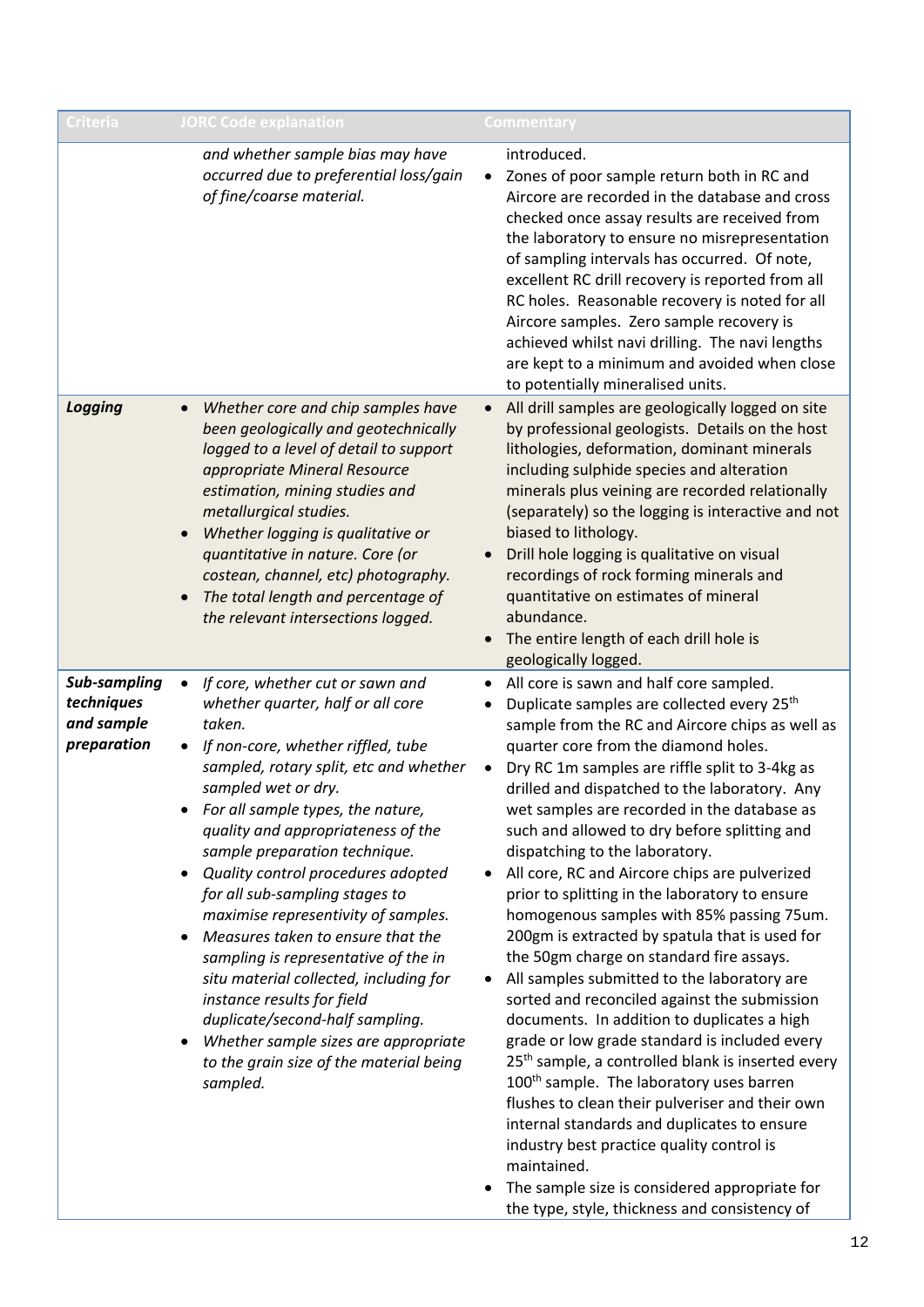| <b>Criteria</b>                                               | <b>JORC Code explanation</b>                                                                                                                                                                                                                                                                                                                                                                                                                                                                                                                                                                                                                                                | Commentary                                                                                                                                                                                                                                                                                                                                                                                                                                                                                                                                                                                                                                                                                                                                                                                                                                                                                                                                                                                                                                                                 |
|---------------------------------------------------------------|-----------------------------------------------------------------------------------------------------------------------------------------------------------------------------------------------------------------------------------------------------------------------------------------------------------------------------------------------------------------------------------------------------------------------------------------------------------------------------------------------------------------------------------------------------------------------------------------------------------------------------------------------------------------------------|----------------------------------------------------------------------------------------------------------------------------------------------------------------------------------------------------------------------------------------------------------------------------------------------------------------------------------------------------------------------------------------------------------------------------------------------------------------------------------------------------------------------------------------------------------------------------------------------------------------------------------------------------------------------------------------------------------------------------------------------------------------------------------------------------------------------------------------------------------------------------------------------------------------------------------------------------------------------------------------------------------------------------------------------------------------------------|
| <b>Quality of</b><br>assay data<br>and<br>laboratory<br>tests | The nature, quality and<br>$\bullet$<br>appropriateness of the assaying and<br>laboratory procedures used and<br>whether the technique is considered<br>partial or total.<br>For geophysical tools, spectrometers,<br>$\bullet$<br>handheld XRF instruments, etc, the<br>parameters used in determining the<br>analysis including instrument make<br>and model, reading times,<br>calibrations factors applied and their<br>derivation, etc.<br>Nature of quality control procedures<br>adopted (eg standards, blanks,<br>duplicates, external laboratory<br>checks) and whether acceptable levels<br>of accuracy (ie lack of bias) and<br>precision have been established. | mineralization.<br>The fire assay method is designed to measure<br>$\bullet$<br>the total gold in the core, RC and Aircore<br>samples. The technique involves standard fire<br>assays using a 50gm sample charge with a lead<br>flux (decomposed in the furnace). The prill is<br>totally digested by HCl and HNO <sub>3</sub> acids before<br>measurement of the gold determination by<br>AAS. Aqua regia digest is considered adequate<br>for surface soil sampling.<br>No field analyses of gold grades are completed.<br>$\bullet$<br>Quantitative analysis of the gold content and<br>trace elements is undertaken in a controlled<br>laboratory environment.<br>Industry best practice is employed with the<br>$\bullet$<br>inclusion of duplicates and standards as<br>discussed above, and used by Ramelius as well<br>as the laboratory. All Ramelius standards and<br>blanks are interrogated to ensure they lie within<br>acceptable tolerances. Additionally, sample<br>size, grind size and field duplicates are<br>examined to ensure no bias to gold grades |
| Verification<br>of sampling<br>and assaying                   | The verification of significant<br>intersections by either independent or<br>alternative company personnel.<br>The use of twinned holes.<br>٠<br>Documentation of primary data, data<br>entry procedures, data verification,<br>data storage (physical and electronic)<br>protocols.<br>Discuss any adjustment to assay data.                                                                                                                                                                                                                                                                                                                                               | exists.<br>Alternative Ramelius personnel have inspected<br>$\bullet$<br>the diamond core, RC and Aircore chips in the<br>field to verify the correlation of mineralised<br>zones between assay results and lithology,<br>alteration and mineralization.<br>All holes are digitally logged in the field and all<br>primary data is forwarded to Ramelius'<br>Database Administrator (DBA) in Perth where it<br>is imported into Datashed, a commercially<br>available and industry accepted database<br>software package. Assay data is electronically<br>merged when received from the laboratory.<br>The responsible project geologist reviews the<br>data in the database to ensure that it is correct<br>and has merged properly and that all the drill<br>data collected in the field has been captured<br>and entered into the database correctly.<br>The responsible geologist makes the DBA aware<br>$\bullet$                                                                                                                                                     |
| <b>Location of</b><br>data points                             | Accuracy and quality of surveys used<br>to locate drill holes (collar and down-                                                                                                                                                                                                                                                                                                                                                                                                                                                                                                                                                                                             | of any errors and/or omissions to the database<br>and any corrections (if required) are<br>immediately undertaken in the database.<br>No adjustments or calibrations are made to any<br>$\bullet$<br>of the assay data recorded in the database.<br>No new mineral resource estimate is included in<br>this report.<br>All RC and diamond drill hole collars are picked<br>$\bullet$<br>up using accurate DGPS survey control or by UG                                                                                                                                                                                                                                                                                                                                                                                                                                                                                                                                                                                                                                     |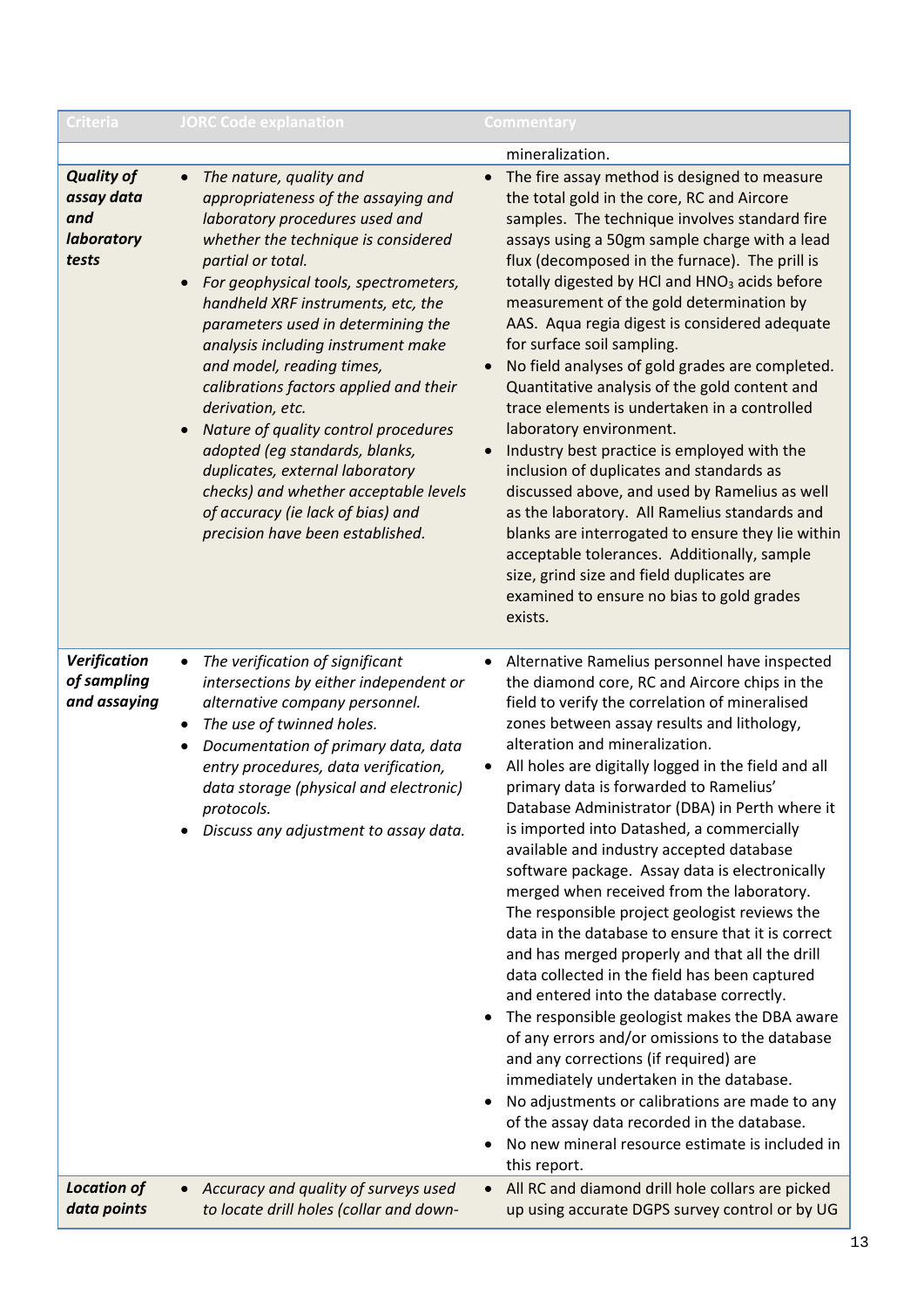| Criteria                                                                   | <b>JORC Code explanation</b>                                                                                                                                                                                                                                                                                                                                                                                     | Commentary                                                                                                                                                                                                                                                                                                                                                                                                                                                                                                                                                                                                                                               |
|----------------------------------------------------------------------------|------------------------------------------------------------------------------------------------------------------------------------------------------------------------------------------------------------------------------------------------------------------------------------------------------------------------------------------------------------------------------------------------------------------|----------------------------------------------------------------------------------------------------------------------------------------------------------------------------------------------------------------------------------------------------------------------------------------------------------------------------------------------------------------------------------------------------------------------------------------------------------------------------------------------------------------------------------------------------------------------------------------------------------------------------------------------------------|
|                                                                            | hole surveys), trenches, mine<br>workings and other locations used in<br>Mineral Resource estimation.<br>Specification of the grid system used.<br>$\bullet$<br>Quality and adequacy of topographic<br>control.                                                                                                                                                                                                  | surveyors. All down hole surveys are collected<br>using true north seeking Gyro surveying<br>techniques provided by the drilling contractors.<br>Aircore collars are picked up with a hand-held<br>$\bullet$<br>GPS (typical accuracy to within a few metres)<br>All Mt Magnet and Edna May surface drill hole<br>$\bullet$<br>collars are picked up in MGA94 - Zone 50 grid<br>coordinates. Underground drill hole collars are<br>surveyed by the Survey Department and<br>transformed to MGA coordinates as required.<br>DGPS RL measurements captured the collar<br>$\bullet$<br>surveys of the drill holes prior to the resource<br>estimation work. |
| <b>Data spacing</b><br>and<br>distribution                                 | Data spacing for reporting of<br>$\bullet$<br><b>Exploration Results.</b><br>Whether the data spacing and<br>distribution is sufficient to establish<br>the degree of geological and grade<br>continuity appropriate for the Mineral<br>Resource and Ore Reserve estimation<br>procedure(s) and classifications<br>applied.<br>Whether sample compositing has<br>been applied.                                   | All drilling was targeting extensions to known<br>٠<br>mineralised systems. As such, the drilling<br>pattern may appear random and no true<br>continuity has been established to date.<br>Given the limited understanding of the target<br>$\bullet$<br>horizons further infill drilling will be considered<br>necessary to help define the continuity of<br>mineralisation in most instances.<br>No sampling compositing has been applied<br>within key mineralised intervals.                                                                                                                                                                          |
| <b>Orientation</b><br>of data in<br>relation to<br>geological<br>structure | Whether the orientation of sampling<br>$\bullet$<br>achieves unbiased sampling of<br>possible structures and the extent to<br>which this is known, considering the<br>deposit type.<br>If the relationship between the drilling<br>orientation and the orientation of key<br>mineralised structures is considered<br>to have introduced a sampling bias,<br>this should be assessed and reported<br>if material. | The core drilling and RC drilling is completed<br>orthogonal to the interpreted strike of the<br>target horizon. At Edna May, fan drilling from<br>underground cuddies is targeted interpreted<br>lodes at orthogonal angles, but is variable<br>within the wider gneiss unit.                                                                                                                                                                                                                                                                                                                                                                           |
| <b>Sample</b><br>security                                                  | The measures taken to ensure sample<br>security.                                                                                                                                                                                                                                                                                                                                                                 | Sample security is integral to Ramelius'<br>sampling procedures. All bagged samples are<br>delivered directly from the field to the assay<br>laboratory in Perth, whereupon the laboratory<br>checks the physically received samples against<br>Ramelius' sample submission/dispatch notes.                                                                                                                                                                                                                                                                                                                                                              |
| <b>Audits or</b><br>reviews                                                | The results of any audits or reviews of<br>sampling techniques and data.                                                                                                                                                                                                                                                                                                                                         | Sampling techniques and procedures are<br>reviewed prior to the commencement of new<br>work programmes to ensure adequate<br>procedures are in place to maximize the sample<br>collection and sample quality on new projects.<br>No external audits have been completed to<br>date.                                                                                                                                                                                                                                                                                                                                                                      |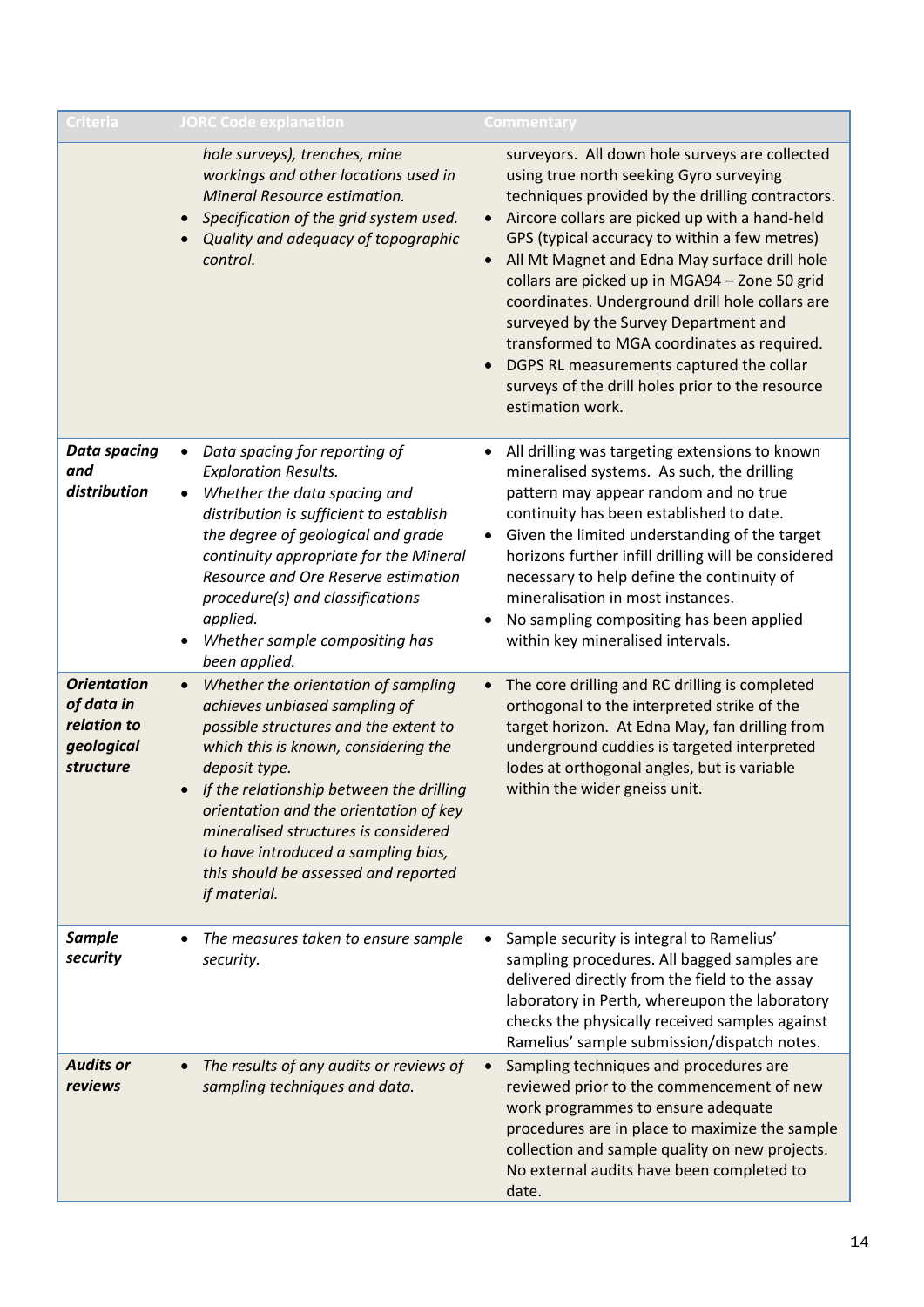# Section 2 Reporting of Exploration Results

| <b>Criteria</b>                                         | <b>JORC Code explanation</b>                                                                                                                                                                                                                                                                                                                                                                                                                                                                                                                         | Commentary                                                                                                                                                                                                                                                                                                                                                                                                                                                                                                                                                                                                                                                                                                                            |
|---------------------------------------------------------|------------------------------------------------------------------------------------------------------------------------------------------------------------------------------------------------------------------------------------------------------------------------------------------------------------------------------------------------------------------------------------------------------------------------------------------------------------------------------------------------------------------------------------------------------|---------------------------------------------------------------------------------------------------------------------------------------------------------------------------------------------------------------------------------------------------------------------------------------------------------------------------------------------------------------------------------------------------------------------------------------------------------------------------------------------------------------------------------------------------------------------------------------------------------------------------------------------------------------------------------------------------------------------------------------|
| <b>Mineral</b><br>tenement and<br>land tenure<br>status | Type, reference name/number,<br>$\bullet$<br>location and ownership including<br>agreements or material issues with<br>third parties such as joint ventures,<br>partnerships, overriding royalties,<br>native title interests, historical sites,<br>wilderness or national park and<br>environmental settings.<br>The security of the tenure held at the<br>$\bullet$<br>time of reporting along with any<br>known impediments to obtaining a<br>licence to operate in the area.                                                                     | The results reported in this report are on<br>granted Mining Leases (ML) in WA owned 100%<br>by Ramelius Resources Limited. The Mt Magnet<br>and Edna May tenements are located on<br>pastoral/grazing leases and private<br>land/reserves respectively. Heritage surveys<br>are completed prior to any ground disturbing<br>activities in accordance with Ramelius'<br>responsibilities under the Aboriginal Heritage<br>Act.<br>At this time all the tenements are in good<br>standing. There are no known impediments to<br>obtaining a licence to operate in the area.                                                                                                                                                            |
| <b>Exploration</b><br>done by other<br>parties          | Acknowledgment and appraisal of<br>$\bullet$<br>exploration by other parties.                                                                                                                                                                                                                                                                                                                                                                                                                                                                        | Exploration and mining by other parties has<br>been reviewed and is used as a guide to<br>Ramelius' exploration activities. Previous<br>parties have completed shallow Aircore drilling<br>at Eridanus and significant RC and diamond core<br>drilling at Edna May. Ramelius is currently<br>undertaking open pit mining at Edna May. This<br>report concerns only exploration results<br>generated by Ramelius since the December<br>quarter 2017 that were not previously reported<br>to the ASX.                                                                                                                                                                                                                                   |
| Geology                                                 | Deposit type, geological setting and<br>$\bullet$<br>style of mineralisation.                                                                                                                                                                                                                                                                                                                                                                                                                                                                        | The targeted mineralisation at Mt Magnet and<br>Edna May is typical of orogenic structurally<br>controlled Archaean gold lode systems. The<br>mineralisation is controlled by anastomosing<br>shear zones passing through competent rock<br>units, brittle fracture and stockwork<br>mineralization is common in the competent BIF<br>and porphyries at Mt Magnet and in gneiss in<br>the case of Edna May.                                                                                                                                                                                                                                                                                                                           |
| <b>Drill hole</b><br><b>Information</b>                 | A summary of all information<br>material to the understanding of the<br>exploration results including a<br>tabulation of the following<br>information for all Material drill holes:<br>o easting and northing of the drill<br>hole collar<br>o elevation or RL (Reduced Level -<br>elevation above sea level in<br>metres) of the drill hole collar<br>dip and azimuth of the hole<br>O<br>o down hole length and interception<br>depth<br>o hole length.<br>If the exclusion of this information is<br>$\bullet$<br>justified on the basis that the | All the drill holes reported in this report have<br>the following parameters applied. All drill holes<br>completed, including holes with no significant<br>results (as defined in the Attachments) are<br>reported in this announcement.<br>Easting and northing are given in MGA94<br>coordinates as defined in the Attachments.<br><b>RL</b> is AHD<br>Dip is the inclination of the hole from the<br>horizontal. Azimuth is reported in magnetic<br>degrees as the direction the hole is drilled.<br>MGA94 and magnetic degrees vary by $< 1^\circ$ in the<br>project areas.<br>Down hole length is the distance measured<br>along the drill hole trace. Intersection length is<br>the thickness of an anomalous gold intersection |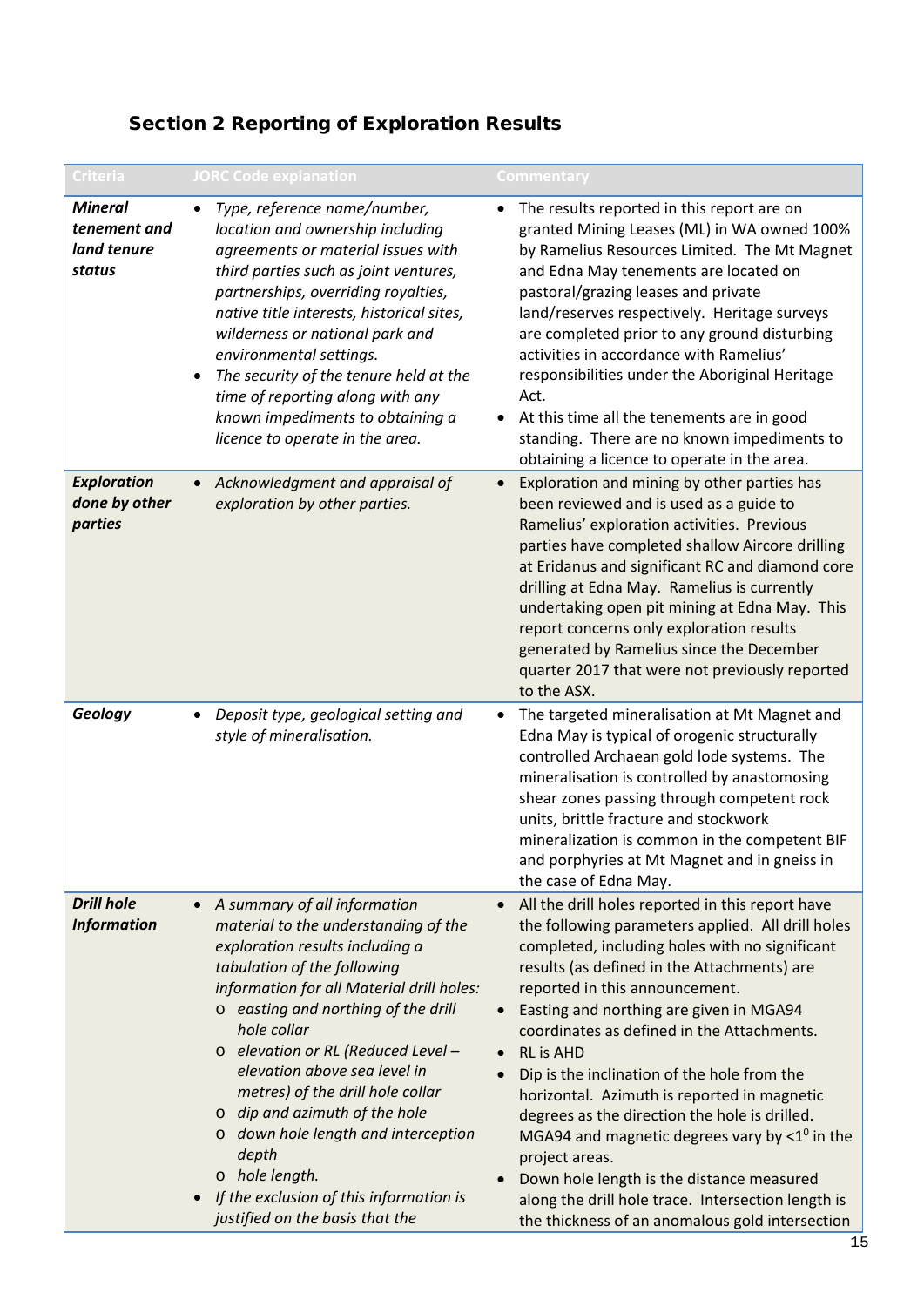| Criteria                                                                        | <b>JORC Code explanation</b>                                                                                                                                                                                                                                                                                                                                                                                                                                                                                                                                                                                                           | Commentary                                                                                                                                                                                                                                                                                                                                                                                                                                                                                                                                                                                                                                                                                                                                                                                                                                                                                                                                                                                                                                                                                                                        |
|---------------------------------------------------------------------------------|----------------------------------------------------------------------------------------------------------------------------------------------------------------------------------------------------------------------------------------------------------------------------------------------------------------------------------------------------------------------------------------------------------------------------------------------------------------------------------------------------------------------------------------------------------------------------------------------------------------------------------------|-----------------------------------------------------------------------------------------------------------------------------------------------------------------------------------------------------------------------------------------------------------------------------------------------------------------------------------------------------------------------------------------------------------------------------------------------------------------------------------------------------------------------------------------------------------------------------------------------------------------------------------------------------------------------------------------------------------------------------------------------------------------------------------------------------------------------------------------------------------------------------------------------------------------------------------------------------------------------------------------------------------------------------------------------------------------------------------------------------------------------------------|
|                                                                                 | information is not Material and this<br>exclusion does not detract from the<br>understanding of the report, the<br>Competent Person should clearly<br>explain why this is the case.                                                                                                                                                                                                                                                                                                                                                                                                                                                    | measured along the drill hole trace.<br>Hole length is the distance from the surface to<br>the end of the hole measured along the drill<br>hole trace.<br>No results currently available from the<br>exploration drilling are excluded from this<br>report. Gold grade intersections >0.4 g/t Au<br>within 4m Aircore composites (with up to 4m of<br>internal dilution) or >0.5 g/t Au within single<br>metre RC samples (with up to 2m of internal<br>dilution) are considered significant in the<br>broader mineralised host rocks<br>Gold grades greater than 0.5 g/t Au are<br>highlighted where good continuity of higher<br>grade mineralization is observed.                                                                                                                                                                                                                                                                                                                                                                                                                                                              |
| <b>Data</b><br>aggregation<br>methods                                           | In reporting Exploration Results,<br>$\bullet$<br>weighting averaging techniques,<br>maximum and/or minimum grade<br>truncations (eg cutting of high<br>grades) and cut-off grades are usually<br>Material and should be stated.<br>Where aggregate intercepts<br>٠<br>incorporate short lengths of high<br>grade results and longer lengths of<br>low grade results, the procedure used<br>for such aggregation should be stated<br>and some typical examples of such<br>aggregations should be shown in<br>detail.<br>The assumptions used for any<br>$\bullet$<br>reporting of metal equivalent values<br>should be clearly stated. | The first gold assay result received from each<br>$\bullet$<br>sample reported by the laboratory is tabled in<br>the list of significant assays. Subsequent repeat<br>analyses when performed by the laboratory are<br>checked against the original to ensure<br>repeatability of the assay results.<br>Weighted average techniques are applied to<br>determine the grade of the anomalous interval<br>when geological intervals less than 1m have<br>been sampled.<br>Mt Magnet drilling results are generally<br>reported using a 0.1 g/t Au lower cut-off (as<br>described above and reported in the<br>Attachments) and may include up to 4m of<br>internal dilution. Significant resource<br>development drill hole assays are reported<br>greater than 0.5 or 8.0 g/t Au and are also<br>reported separately. Edna May results include<br>whole of hole intercepts where holes are drilled<br>completely within the mineralised Gniess.<br>These intercepts can include significant sub-<br>economic zones, which are generally still<br>anomalous $(0.1-0.4g/t)$ .<br>No metal equivalent reporting is used or<br>applied. |
| Relationship<br>between<br>mineralisation<br>widths and<br>intercept<br>lengths | These relationships are particularly<br>$\bullet$<br>important in the reporting of<br><b>Exploration Results.</b><br>If the geometry of the mineralisation<br>$\bullet$<br>with respect to the drill hole angle is<br>known, its nature should be reported.<br>If it is not known and only the down<br>$\bullet$<br>hole lengths are reported, there<br>should be a clear statement to this<br>effect (eg 'down hole length, true<br>width not known').                                                                                                                                                                                | The intersection length is measured down the<br>length of the hole and is not usually the true<br>width. When sufficient knowledge on the<br>thickness of the intersection is known an<br>estimate of the true thickness is provided in the<br>Attachment.<br>The known geometry of the mineralisation at<br>$\bullet$<br>Eridanus with respect to the drill holes reported<br>in this report is moderately constrained at this<br>stage, with a southerly dip of around 45<br>degrees interpreted.                                                                                                                                                                                                                                                                                                                                                                                                                                                                                                                                                                                                                               |